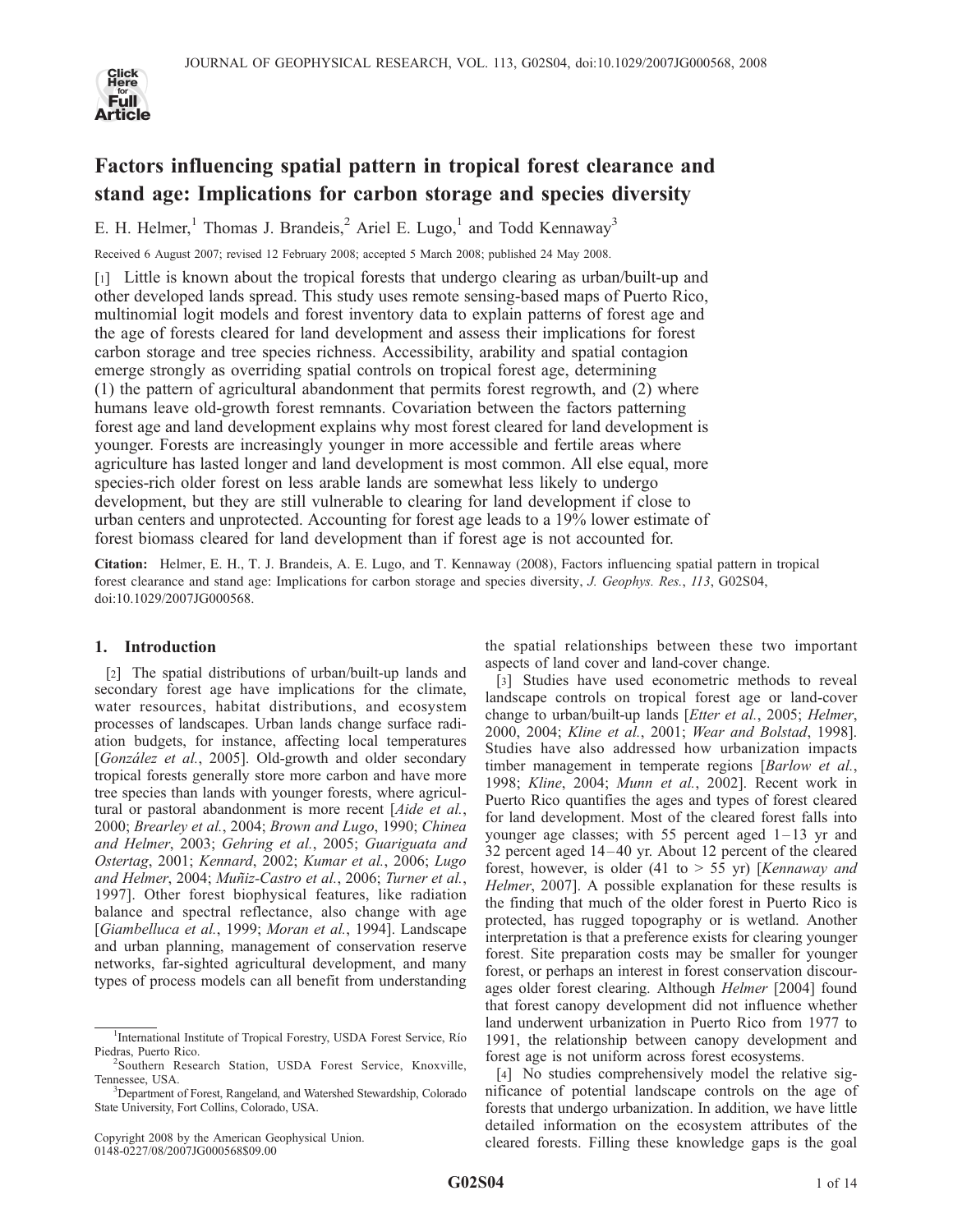

Figure 1. Major land-cover changes in Puerto Rico from 1951 to 2000. Since 1951, cover of forest and urban or developed lands has increased in Puerto Rico while area of cropland has declined, particularly areas of sugarcane and coffee cultivation. (Estimates compiled from published and unpublished data, described in Birdsey and Weaver [1983], Helmer et al. [2002], and Kennaway and Helmer [2007].) Area of sugarcane in 1991 includes active and recently inactive cane fields. Area of sugarcane in 2000 includes active and recently inactive cane fields and small areas of other herbaceous crops. Coffee area excludes inactive shade coffee in 1977, 1991, and 2000.

of this study. Our first objective is to develop synthetic econometric models for the Caribbean island of Puerto Rico to reveal overriding landscape controls on (1) forest age, (2) the age of forests that undergo clearing for land development, and (3) the locations of forest that undergo development, testing whether forest age is influential. The second objective is to assess whether the interactions between spatial patterns of forest age and land development are in fact relevant to the aboveground live biomass (AGLB) and tree species richness (S) of the forests subject to clearing. A final objective is to synthesize our findings with other studies on land development or tropical forest recovery after clearing to reveal general patterns in humanimpacted landscapes.

[5] Puerto Rico is ideal for studying the interactions between the spatial distributions of land development and tropical forest age. It has a well-known history of near complete forest clearing for agriculture followed by largescale forest recovery [*Franco et al.*, 1997] (Figure 1). It has also recently experienced rapid land-cover changes to urban/built-up or surface mined lands [del Mar López et al., 2001; Helmer and Ruefenacht, 2005]. Some studies conclude that through this history Puerto Rico exemplifies how other tropical forest landscapes may evolve [e.g., *Grau* et al., 2003]. In fact, recent studies reveal that Puerto Rico is definitely no longer unique among tropical countries in its history of secondary forest recovery accompanied by increased land development. Puerto Rico is simply decades ahead of other tropical countries in the patterns of landcover and land-use change. Forest area increased in many tropical countries from 1990 to 2000 [Kauppi et al., 2006] as economies tilted away from agriculture. On other Caribbean islands, sugarcane cultivation has declined or ended [*Mitchell*, 2005]. On several of these islands, the agricultural decline has been accompanied by large increases in

forested and urban/built-up lands between 1945 and 2000 [Helmer et al., 2008]. Mechanization of sugarcane cultivation in other countries, like Brazil, depressed prices for this commodity, and price subsidies have been in decline, making sugarcane cultivation on Caribbean islands unprofitable.

## 2. Methods

[6] To characterize the relationship between tropical forest age and land-cover change to urban/built-up or other developed lands, we estimated parameters for three logit models. Data for the response variables in these models were from previously published, remote sensingbased maps. We then used forest inventory data to assess whether tree species richness (S) of forest cleared for land development may differ from that of other forest types in the landscape. Finally, we used the inventory data to illustrate how spatial patterns of forest age and land development may affect the biomass of forest cleared for land development.

#### 2.1. Study Area

[7] The Caribbean island of Puerto Rico  $(17^{\circ}45' N 66^{\circ}15' W)$ is part of the Greater Antilles and encompasses about 8,800 km<sup>2</sup> . Moist broadleaf evergreen and seasonal evergreen forest types cover much of the island, but its forests also include drought deciduous and semideciduous (including semievergreen) forests as well as cloud forests in its two main mountain ranges (Figure 2). All forests in Puerto Rico are subtropical [Holdridge, 1967]. Tree species composition varies not only with climate but also with geology, differing somewhat between volcanic or alluvial, limestone, and serpentine substrates [*Ewel and Whitmore*, 1973]. Previous land use also has a lasting impact on species composition [Aide et al., 1996; Marin-Spiotta et al., 2007; Thompson et al., 2002]. Environmental factors interact with previous land use to determine species composition over the landscape, and today new forest communities include forests of the introduced Spathodea campanulata emerging on abandoned sugarcane fields and former pasture [Abelleira Martinez and Lugo, 2008; Chinea and Helmer, 2003; Rivera and Aide, 1998].

[8] Forest clearing for agriculture began with European settlement and continued until about the 1940s. Large-scale forest recovery during the second half of the 20th century has followed [*Franco et al.*, 1997] as the Puerto Rican economy shifted toward industry and services. Both lowland crops, mainly sugarcane and pineapple, and woody agriculture at mid to high elevations, mainly shade coffee, declined 95 and 88 percent, respectively [Kennaway and Helmer, 2007]. Sugarcane cultivation, for example, declined from 182,000 ha in 1951 to 72,750 ha in 1977, less than 23,125 ha in 1991, and less than 9,700 ha in 2000 (from data described in Kennaway and Helmer [2007] and Helmer et al. [2002]). Meanwhile, island-wide forest cover increased from 18 percent in 1951 to 45 percent in 2000 (including all woodlands and forested wetlands). With a more generous definition of forest as lands with 10 percent stocking, forest cover estimates range as high as 57 percent in 2004 [Brandeis et al., 2007].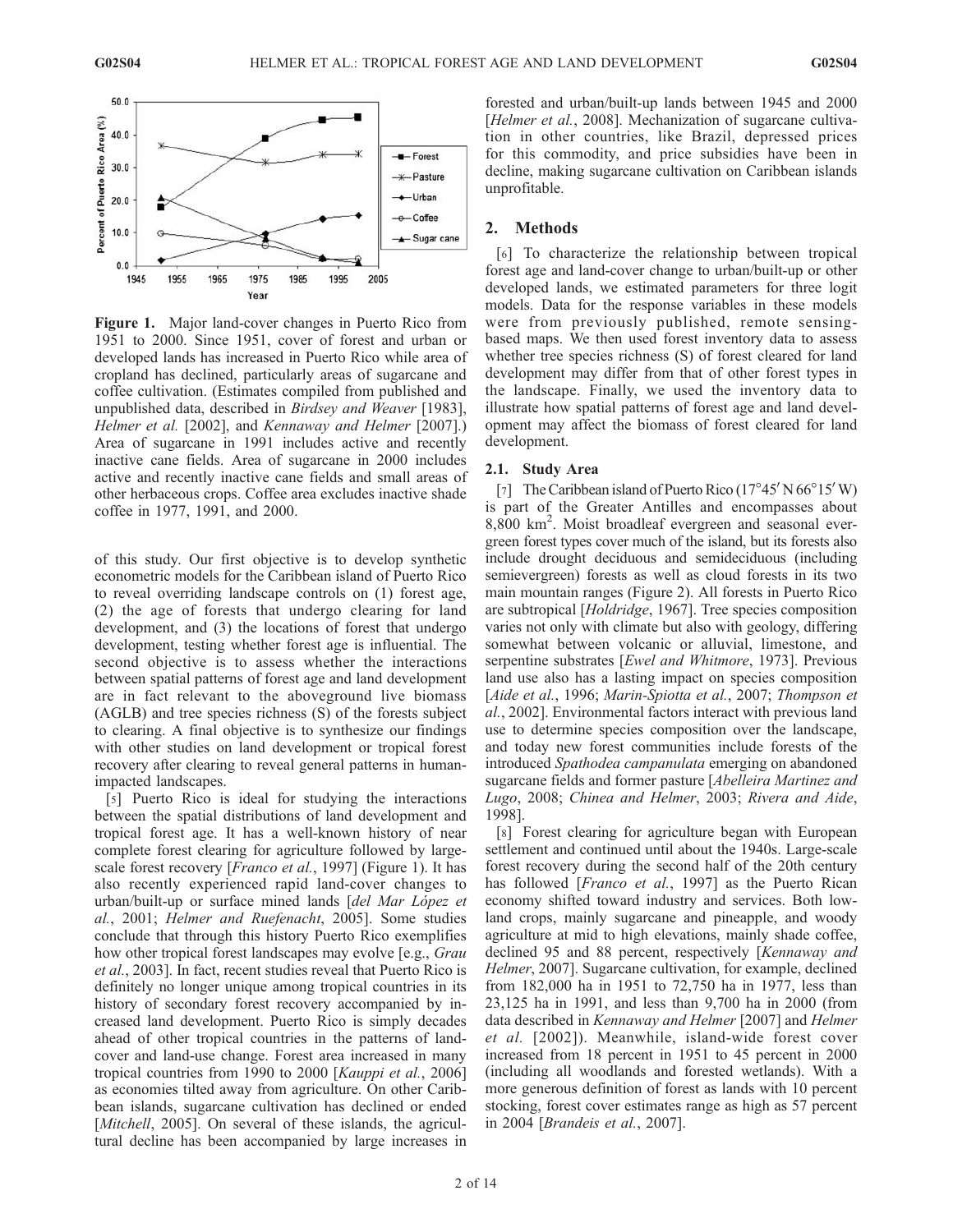

Figure 2. Forest types classified by age and their relationship to topography and surface geology on the Caribbean island of Puerto Rico. An overlay of hill shade onto forest types and age shows that forest on more rugged land and at higher elevations is older for all forest types on the island. The close-up around the city of Ponce, Puerto Rico, shows that older forests near urban areas on rugged but unprotected karst geology undergo change to urban/built-up or surface mined lands.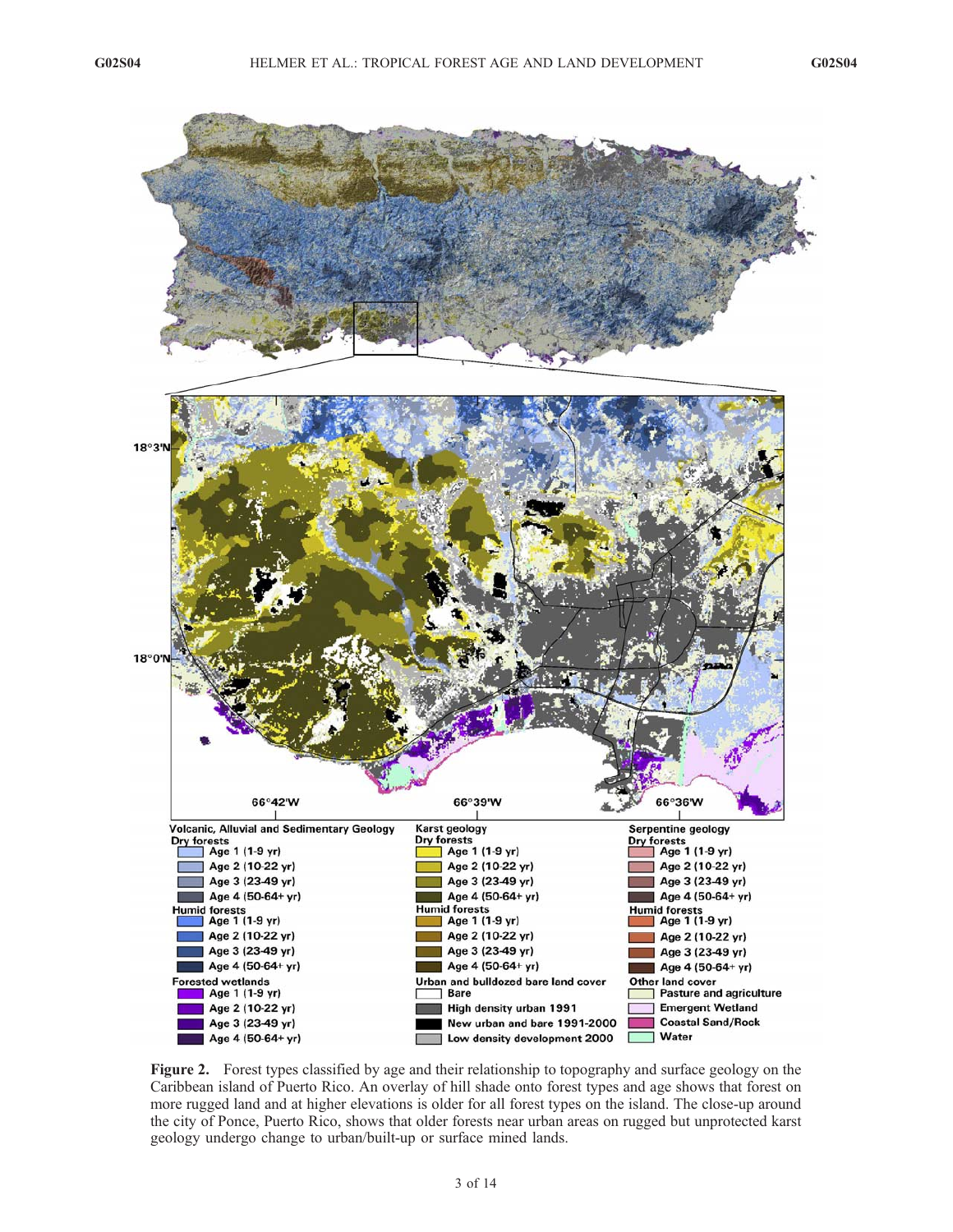[9] Forested wetlands in Puerto Rico include various mangrove communities, Pterocarpus officinalis swamps, swamps in limestone sinkholes, and forested wetlands recovering from previous clearing for agriculture. New land-cover data for 1991 re-classifies some forest as wetlands and suggests that forested wetland area increased from 1977 to 2000 [Chinea and Agosto, 2007; Kennaway and Helmer, 2007]. In addition, some recovering forests now identified as nonwetland forest may have recovered the hydric soils, flooding regime or hydrophilic species that would qualify them as forested wetland.

## 2.2. Maps of Land Cover, Land-Cover Change, and Forest Age

[10] Maps for the econometric modeling and analyses of forest attributes were remote sensing-based maps of land development from 1991 to 2000, as well as land cover, forest type, and forest age in both 1991 and 2000. Helmer and Ruefenacht [2005] produced the land development map with a minimum mapping unit of 1 ha from two Landsat satellite image mosaics merged into one multidate image. They validated the map with aerial photos from both dates. It accurately detects land-cover change due to new residential developments and new development within urban centers, which are the major types of land development in Puerto Rico. It also includes two patches of forest cleared for limestone surface mining. The two image mosaics resulted from filling cloudy areas in Landsat TM and ETM+ scenes with imagery from other dates after regression tree normalization, which reduces inter-date image differences more than linear methods [Helmer and Ruefenacht, 2007].

[11] *Kennaway and Helmer* [2007] classified the above mentioned Landsat image mosaics using decision tree analysis, mapping land cover and forest type in both 1991 and 2000. They then coregistered the satellite image-based maps with land-cover maps from 1951 and 1977 that were based on aerial photo interpretation. With the resulting map time series, they produced maps of forest age in 1991 and 2000. They assigned three age classes (1–13, 14–40 and  $\geq$  $41 - 55 + yr$ ) in the forest age map for 1991 based on forest presence in 1951, 1977 and 1991. They assigned four age classes  $(1-9, 10-22, 23-49, \text{ and } 50-64+ \text{ yr})$  for the year 2000. The upper end of the age range for the oldest age class in both maps assumes that lands mapped as dense forest in 1951 were at least 15 years old at that time. The age assignments also assume that woody vegetation grew older during the interval between two successive map dates. Consequently, the age maps have some error to the extent that forest clearing and regrowth occurred between map dates. However, no other time series data set of land cover is available for the entire island of Puerto Rico.

# 2.3. Models of Forest Age in 2000, the Age of Forests Cleared for Land Development, and Forest Clearing for Land Development

[12] The two models of forest age are multinomial (polytomous) logit models of (1) forest age in 2000, and (2) the age of forest that underwent development from 1991 to 2000. The models used age class as the categorical dependent variable. The structure of these models is similar to other spatially explicit models of land use that are simple econometric models [Chomitz and Gray, 1996; Turner et al., 1996]. It assumes that model dependent variables are proxies for the processes that impact land use. In this study, as in Helmer [2000], we are considering the dependent variable of forest age to be an aspect of land use. For any forest point, the processes impacting land use have resulted in forest being a particular age. These processes are assumed to include human decisions aimed at maximizing land rent such that location and land quality determine land use. In other words, the attributes of a particular place influence if and when forest is cleared for agriculture; agriculture is abandoned and forests recover; or forest is cleared for land development. The model explanatory variables are landscape attributes, such as topography and distance to roads. The multinomial models yield sets of logistic models, each with the following form:

$$
\ln\Big[(\Pr.\text{ Age class}_i) / (\Pr.\text{Age class}_j)\Big] = \beta_0 + \beta_1 X_1 \dots + \beta_n X_n \tag{1}
$$

where (Pr. Age class<sub>i</sub>) and (Pr. Age class<sub>i</sub>) are the probabilities of forest being age class  $i$  and  $j$ , respectively,  $\beta_0$  is a constant,  $\beta_1$ ... $\beta_n$  are coefficient estimates, and  $X_1 \ldots X_n$  are one or more explanatory variables. Here (Pr. Age class $_{i}$ ) is the probability that forest is in the youngest forest age class. Each of the two multinomial models yields a set of probability models that are each in the form of equation (1). Each of these probability models estimates the relative probabilities (odds ratios) between a forest point being in one of the older age classes relative to the youngest age class tested. The first multinomial model with four age categories, for example, output three probability models.

[13] The model of forest cleared for land development is binomial (dichotomous), and it yields one logistic model in the form of equation (2):

$$
\ln[(\text{Pr. Land Dev.})/(\text{Pr. No Land Dev.})] = \beta_0 + \beta_1 X_1 \dots + \beta_n X_n
$$
\n(2)

where (Pr. Land Dev.) and (Pr. No Land Dev.) are, respectively, the probabilities of forest being cleared for land development from 1991 to 2000 or not being cleared for land development.

# 2.4. Explanatory Variables and Sample Design for Model Observations

[14] Spatial autocorrelation in land-use change is welldocumented. Predictive land-cover change models that use cellular automata take advantage of this fact. Yet spatial autocorrelation in a dependent variable can also bias statistical models. The spatial dependence violates the assumption of independence among observations, leading to underestimation of model coefficient errors and possible bias in regression models toward spatially autocorrelated explanatory variables [Miller et al., 2007]. The dilemma is that spatial autocorrelation in dependent variables can also result from neighborhood processes that significantly influence spatial pattern. Examples of such endogenous variables are amount of nearby forest as a seed source in forest regeneration models, or pricing of nearby homes in housing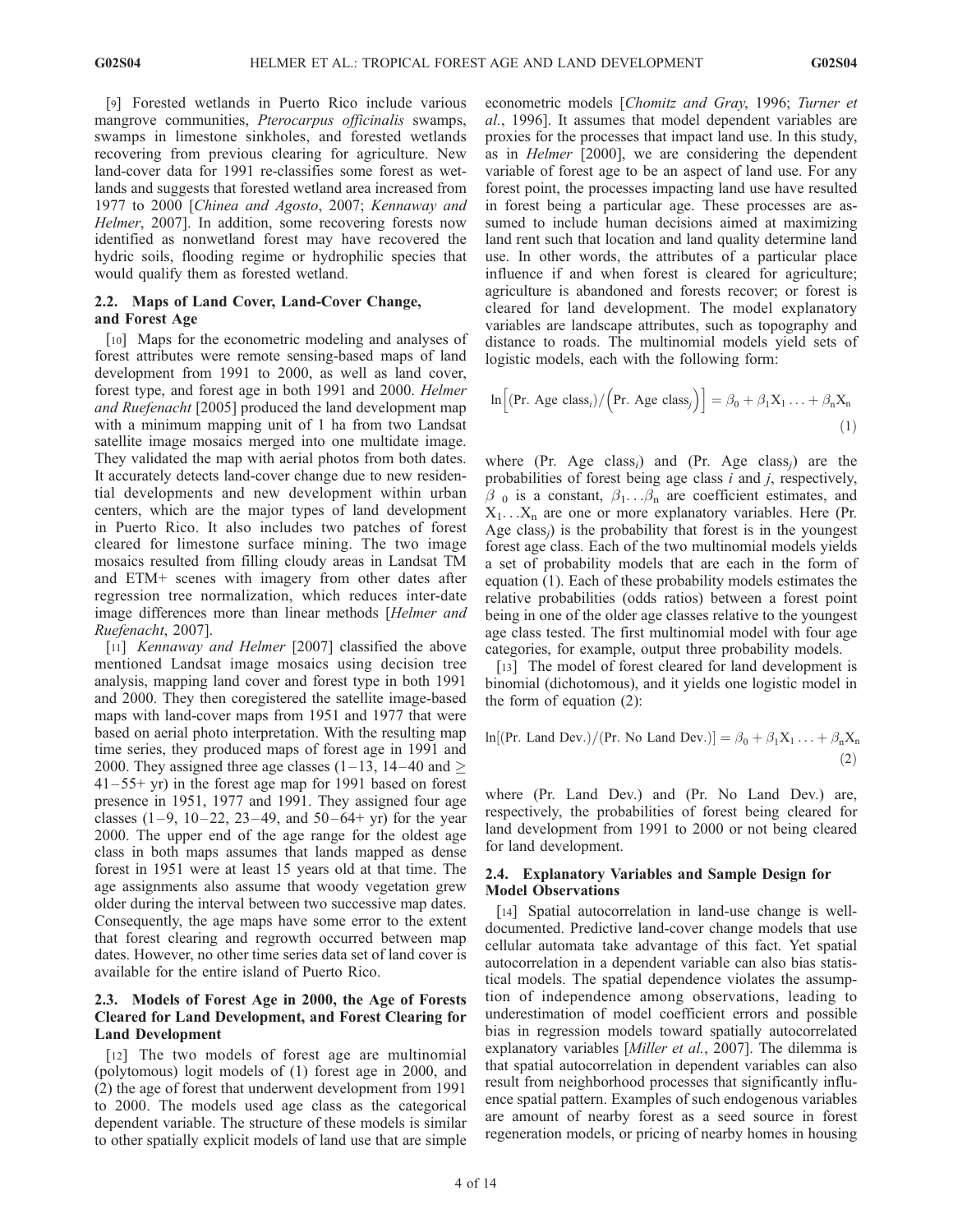price models. In these cases both an explanatory variable and the dependent variable measure the same or a closely related attribute. Understandably, these endogenous variables can greatly improve predictions from the resulting models [Kissling and Gudrun, 2008].

[15] Two common ways to avoid model bias from spatial autocorrelation in econometric modeling, which are often used together, are: (1) sampling to minimize the bias, or (2) including a spatial lag variable [Kline, 2003; Kline and Alig, 2001; Kline et al., 2007]. Sample designs that avoid bias from autocorrelation are also common in spatial ecological models [Miller et al., 2007]. As for spatial lag variables, they are meant to account for localized spatial influences (endogenous variables) and are based on some type of spatial weights matrix related to the dependent variable. Their calculation should depend on the issue under study, and they may be as simple as surrounding amount of a relevant land-cover type. One problem with spatial lag variables is that they can displace all other variables, resulting in simple, efficient models that say little about the factors that influence the dependent variable at broader scales. For this reason, *Helmer* [2000] presents models of forest age that both do and do not include explanatory variables for surrounding forest cover. In one study, Kline et al. [2007] found that spatial lag variables added little to models of urban development or led to results that were difficult to interpret. Spatial econometric or ecological models require common sense structures and sample designs that consider the questions being addressed and their spatial scales, as well as the goals of the modeling (predictive versus inferential) rather than focusing on removal of spatial autocorrelation [Kissling and Gudrun, 2008; Miller et al., 2007]. Such an approach can help identify both important landscape-scale and localized variables, as appropriate.

[16] With the above considerations in mind and a goal of inferential rather than predictive modeling, we both (1) used a sample design that avoided spatial dependence, and (2) included relevant local spatial variables (described later). The sample design for the two multinomial models of forest age consisted of random sampling followed by filtering to drop observations that might not be independent of each other. The observations came from a random sample of points (pixels) in (1) the map of forest age in 2000, for the first model and (2) a map of the forest cleared for land development from 1991 to 2000 that was classified by age in 1991, for the second model. This latter map consisted of those areas in the forest age map for 1991 that were cleared for land development by 2000. We then dropped observations that were closer together than the grain of the process under study, as in other work [Helmer, 2000, 2004]. In this case we dropped any points in which the 90-m window surrounding the points overlapped. The window size of 90 m came from determining the average patch size of forest that underwent land development from 1991 to 2000 with a contiguity analysis (the average patch would have a diameter of 75 m if circular). We randomly selected 2,000 points from the forest age map for 2000, assuming that about 300 – 600 points would adequately characterize each of the four age classes. For the second model, we randomly selected 500 points. The smaller area of forest cleared for land development necessitated the smaller sample size for the

second model. After eliminating points with overlapping windows, the final number of observations was 1,875 for the first model and 309 for the second one. Despite the small size of the latter sample, oversampling was not an issue. The proportions of each forest age in the sample were similar to the proportional areas of each forest age cleared (52, 37 and 11 percent versus 54, 32 and 12 percent for forest ages 1, 2 and 3, respectively).

[17] A model contrasting cleared with uncleared forest would convincingly test whether forest age influences forest clearing for land development. This model structure is problematic, however, because forest area cleared from 1991 to 2000 was tiny compared with forest area remaining in 2000. Simple random sampling would require so many points to adequately represent all ages of cleared forest that spatially filtering the dense observations of uncleared forest might amount to a stratified sample. In logistic regression, stratification on the dependent variable yields biased intercepts [Allison, 1999]. Moreover, rare outcomes can bias models by underestimating the probability of a rare event [King and Zeng, 2001]. King and Zeng [2001] outline corrective steps. First, they suggest selecting ''roughly'' two to five times more observations of the common event (no clearing) than the rare event (clearing) in separate random samples. Second, either a weighting procedure is used in model estimation or the intercept is corrected as in equation (3) below:

$$
\beta_{0\text{Adj}} = \beta_0 - \ln[(1-\tau)/\tau][\bar{y}/(1-\bar{y})] \tag{3}
$$

[18] In equation (3),  $\beta_{0\text{Adj}}$  is the adjusted intercept,  $\tau$  is the fraction of 1's in the population, and  $\bar{y}$  is the fraction of 1's in the sample. The sets of points from the two forest age models fit these recommendations. We combined them for the model of cleared versus uncleared forest and adjusted the model intercept with equation (3).

[19] We tested model explanatory variables that other studies [Helmer, 2000, 2004; Kline et al., 2001] identify as relating to land development or forest age (Table 1). These variables included distances to roads, urban areas, large urban areas, and protected lands; protection status; surrounding cover of pasture, forest or urban land (local spatial variables); and elevation, slope, generalized geology, and urban gravity indices for the model of land development. Forward variable selection determined which spatial variables best explained forest age in 2000, the age of forest that underwent land development from 1991 to 2000, or whether forest in 1991 underwent land development by 2000. In forward variable selection, we retained variables if their coefficients were significant at  $p \leq 0.05$  in at least one of the output probability models. We discarded spatial lag variables of surrounding cover of each separate forest age class in the previous time step. Though efficient predictors, these variables completely dominated the resulting models, displacing variables related to forest age over broader scales.

# 2.5. Relationships Between Forest Age and Biomass or Plot-Level Species Richness

[20] We used forest inventory data to assess how the interactions between spatial patterns of forest age and land development affect AGLB and S of the forests cleared for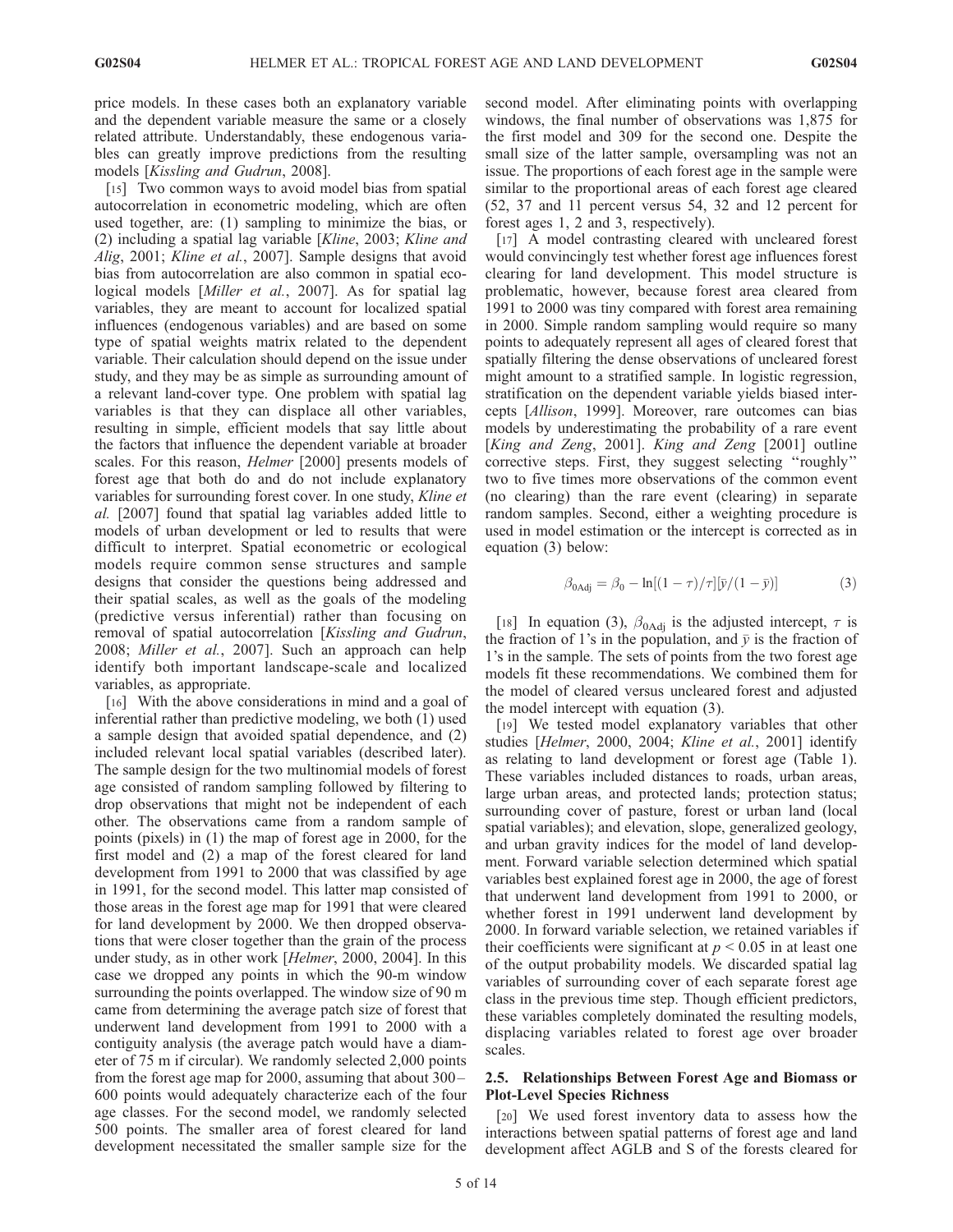| Variable                                                                                                                                              | Description                                                                                                         |
|-------------------------------------------------------------------------------------------------------------------------------------------------------|---------------------------------------------------------------------------------------------------------------------|
|                                                                                                                                                       | Distance Variables                                                                                                  |
| <b>URBNDIST</b>                                                                                                                                       | Distance in km to nearest high-density urban/built-up land in 1991 of any size.                                     |
| <b>URBLGDIST</b>                                                                                                                                      | Distance in km to nearest of six largest urban/built-up areas $($ >225 ha in 1991).                                 |
| <b>SECONDDIST</b>                                                                                                                                     | Distance in km to nearest secondary road.                                                                           |
| <b>TERTDIST</b>                                                                                                                                       | Distance in km to nearest tertiary road.                                                                            |
| <b>ROADDIST</b>                                                                                                                                       | Distance in km to nearest primary, secondary or tertiary road.                                                      |
| <b>PROTDIST</b>                                                                                                                                       | Distance in km to nearest Commonwealth, Federal or private reserve land.                                            |
|                                                                                                                                                       | Gravity Indices <sup>a</sup> and Forest Age Variables (Only in Model Forest Land Development)                       |
| $SIZE \cdot DIST^{-2}$                                                                                                                                | $ha \cdot km^{-2}$                                                                                                  |
| $\begin{array}{l} \text{SIZE} \cdot \text{DIST}^{-1} \\ \text{SIZE} \cdot \text{DIST}^{-0.5} \\ \text{SIZE}^{0.5} \cdot \text{DIST}^{-1} \end{array}$ | $ha \cdot km^{-1}$                                                                                                  |
|                                                                                                                                                       | $ha_{.} \cdot km^{-0.5}$                                                                                            |
|                                                                                                                                                       | $\mathrm{ha}^{0.5}$ $\mathrm{km}^{-1}$                                                                              |
| AGE 1, AGE 2, AGE 3                                                                                                                                   |                                                                                                                     |
|                                                                                                                                                       | Topographic, Geology, Protection, and Forest Type Variables                                                         |
| <b>ELEVATION</b>                                                                                                                                      | Elevation in m.                                                                                                     |
| <b>PCTSLOPE</b>                                                                                                                                       | Percent slope.                                                                                                      |
| Geology                                                                                                                                               | Geology of substrate, including ALLUVIAL (base case), VOLCANIC,<br>LIMESTONE, and SERPENTINE                        |
| <b>PROTECTED</b>                                                                                                                                      | Whether the point is or is not (base case) protected.                                                               |
| <b>WETLFOR</b>                                                                                                                                        | Whether the point is or is not (base case) forested wetland.                                                        |
|                                                                                                                                                       | Surrounding Land Cover Variables in Models of Age of Forest Developed From 1991 to 2000 and Forest Land Development |
| SFORSHR91                                                                                                                                             | Percent of woody vegetation in 90-m window surrounding an observation                                               |
| SPASTURE91                                                                                                                                            | Percent of pasture in 90-m window surrounding an observation                                                        |
| SURBAN91                                                                                                                                              | Percent of high or low density urban or residential lands in 90-m                                                   |
|                                                                                                                                                       | window surrounding an observation                                                                                   |
| SWETLFOR91                                                                                                                                            | Percent of forested wetland in 90-m window surrounding an observation                                               |
| <b>OUARRY</b>                                                                                                                                         | Whether development is or is not (base case) surface mining.                                                        |
|                                                                                                                                                       | Surrounding Land Cover Variables in Model of Forest Age in 2000                                                     |
| SFORSHR2000                                                                                                                                           | Percent of woody vegetation in 90-m window surrounding an observation                                               |
| SPASTURE2000                                                                                                                                          | Percent of pasture in 90-m window surrounding an observation                                                        |
| SWETLFOR00                                                                                                                                            | Percent of forested wetland in 90-m window surrounding an observation                                               |
| $3\alpha + 1$                                                                                                                                         | and the state of the state of the state of the state of the state of the state of the state of the state of the     |

Table 1. Variables Used in Forward Variable Selection for Developing Multinomial Logit Models of (1) Forest Age in 2000, (2) Age of Forest That Underwent Development From 1991 – 1992 to 2000, and (3) Forest Land Clearing for Land Development From 1991 to 2000

a Gravity indices calculated with contiguous urban area size in ha and distances in m. Each index is a sum of gravity indices with the indicated power coefficients for the three urban patches that yield the largest values for the observation point (assuming those urban patches are the most influential) [Helmer, 2004; Kline et al., 2001].

land development. The inventory data included 205 plots randomly located within systematic grids over the island and surveyed from 2001 to 2003 by the U.S. Forest Service Forest Inventory and Analysis (FIA) Caribbean program [Brandeis et al., 2007]. Estimates of AGLB were available from an additional 26 plots surveyed in 2004 and 2005 for a separate study. Additional plots identified as forest in the inventory but nonforest in the land-cover maps were excluded. The land-cover maps define forest as lands with  $\geq$ 25 percent cover of trees or of shrubs mixed with young seedlings or saplings. The FIA program defines forest more generously as having at least 10 percent stocking. Each plot consists of four circular subplots, each with a radius of 7.3 m (24 ft), which are distributed over an area of about 0.4 ha. The total sampled area of the four subplots is 0.0674 ha. In each subplot, all trees are surveyed with a diameter at breast height (dbh)  $\geq$  12.5 cm. Tree saplings with a diameter between 2.5 and 12.5 cm are surveyed in one nested circular ''microplot'' within each subplot. The microplots have a radius of 2.1 m. Aboveground live biomass of each plot was estimated from tree dbh and height with allometric equations appropriate for each forest type, as detailed by Brandeis et al. [2007].

[21] Multiple regressions between forest age and S, and an estimate of the impact of forest age spatial patterns on the biomass of forest cleared for land development, served to illustrate potential differences between forests cleared for land development and other forests in the landscape. We estimated regressions for S for nonwetland plots in the following groups: (1) all plots, (2) plots on volcanic, sedimentary or alluvial substrates, and (3) plots on limestone or serpentine substrates. The numbers of cloud forest plots or plots on serpentine substrate were too few to estimate separate regressions for them. Species richness for each plot is defined as the total number of tree species found in both the subplots and microplots. A variable for sampled plot area in the regression models of S adjusted for plots with fewer than all four subplots forested. We estimated the total biomass of forest cleared for land development from 1991 to 2000 in two ways. First, for an estimate that did not account for differences between forest ages in area cleared and biomass, we multiplied the area of each forest type cleared from 1991 to 2000 by the average AGLB of each forest type from the inventory data, assuming that the cleared forests had AGLB similar to that of the inventory-measured AGLB for that type. Second, we estimated cleared forest biomass weighted by age differences in cleared forest areas and AGLB. This estimate assumed that the AGLB of different forest ages would be similar to the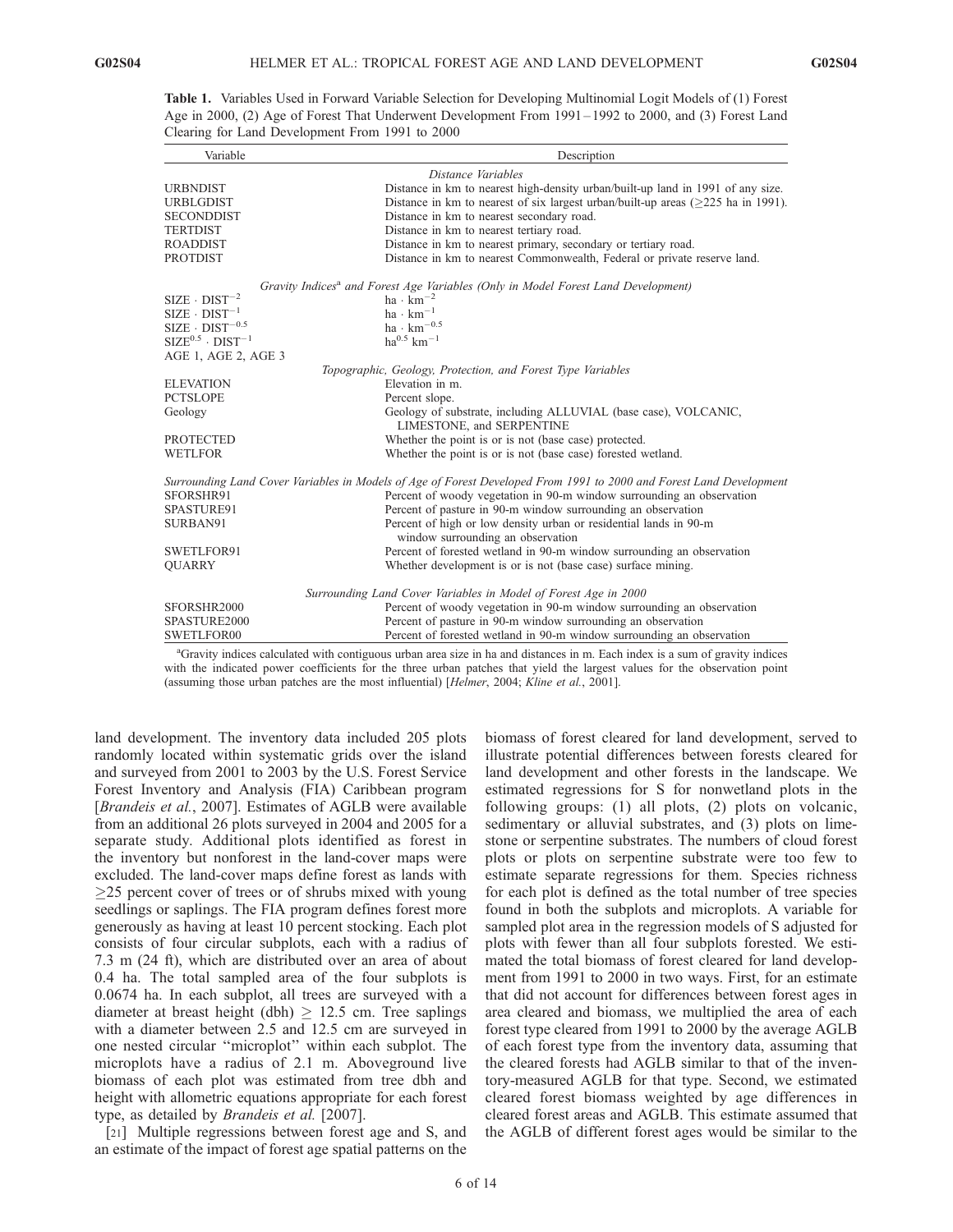|  |  |  | Table 2. The Three Probability Models Resulting From the Multinomial Model of Forest Age in 2000 <sup>a</sup> |  |  |
|--|--|--|---------------------------------------------------------------------------------------------------------------|--|--|
|  |  |  |                                                                                                               |  |  |

| Variable          | Estimated Coefficients <sup>b</sup> In<br>[(Pr. Age class <sub>2</sub> )<br>(Pr. Age class <sub>1</sub> ) |     | Estimated Coefficients <sup>b</sup><br>ln $[(Pr. Age class3)$<br>$(Pr. Age class1)$ ] |     | Estimated Coefficients <sup>b</sup><br>$\ln$ [(Pr. Age class <sub>4</sub> )/<br>(Pr. Age class <sub>1</sub> ) |       | Mean of $X^c$ |
|-------------------|-----------------------------------------------------------------------------------------------------------|-----|---------------------------------------------------------------------------------------|-----|---------------------------------------------------------------------------------------------------------------|-------|---------------|
| Constant          | $-0.82 \pm 0.55$                                                                                          | **  | $-2.72 \pm 0.79$                                                                      | *** | $-2.86 \pm 0.76$                                                                                              | ***   |               |
| <b>PROTECTED</b>  | $-0.12 \pm 1.00$                                                                                          | ns  | $0.96 \pm 0.91$                                                                       | *   | $3.02 \pm 0.85$                                                                                               | ***   | 0.09          |
| <b>LIMESTONE</b>  | $-0.18 \pm 0.55$                                                                                          | ns  | $1.92 \pm 0.74$                                                                       | *** | $1.47 \pm 0.66$                                                                                               | ***   | 0.24          |
| <b>SLOPPCT</b>    | $0.016 \pm 0.0080$                                                                                        | *** | $0.028 \pm 0.0084$                                                                    | *** | $0.030 \pm 0.0098$                                                                                            | ***   | 30            |
| <b>ELEVATION</b>  | $0.0014 \pm 0.00080$                                                                                      | *** | $0.0018 \pm 0.00086$                                                                  | *** | $0.0035 \pm 0.00103$                                                                                          | ***   | 287           |
| <b>VOLCANIC</b>   | $0.48 \pm 0.49$                                                                                           | ns  | $1.18 \pm 0.73$                                                                       | **  | $-1.03 \pm 0.71$                                                                                              | $***$ | 0.67          |
| <b>SPAST2000</b>  | $-0.0036 \pm 0.008$                                                                                       | ns  | $-0.0320 \pm 0.012$                                                                   | *** | $-0.0353 \pm 0.016$                                                                                           | ***   | 6.1           |
| <b>ROADDDIST</b>  | $0.26 \pm 1.10$                                                                                           | ns  | $1.34 \pm 1.10$                                                                       | *   | $2.46 \pm 1.14$                                                                                               | ***   | 0.16          |
| <b>TERTDIST</b>   | $-0.016 \pm 0.20$                                                                                         | ns  | $0.282 \pm 0.20$                                                                      | *   | $0.41 \pm 0.22$                                                                                               | ***   | 0.90          |
| <b>SECONDDIST</b> | $-0.069 \pm 0.087$                                                                                        | ns  | $0.147 \pm 0.087$                                                                     | **  | $0.13 \pm 0.104$                                                                                              | *     | 1.8           |
| SWETLFOR00        | $0.039 \pm 0.029$                                                                                         | *   | $0.024 \pm 0.032$                                                                     | ns  | $0.043 \pm 0.030$                                                                                             | *     | 1.4           |
| <b>URBLGDIST</b>  | $-0.00083 \pm 0.016$                                                                                      | ns  | $-0.014 \pm 0.017$                                                                    | ns  | $-0.025 \pm 0.021$                                                                                            | *     | 15            |
| <b>URBNDIST</b>   | $0.10 \pm 0.093$                                                                                          | *   | $-0.033 \pm 0.10$                                                                     | ns  | $0.038 \pm 0.12$                                                                                              | ns    | 1.91          |
| <b>SERPENTINE</b> | $0.61 \pm 1.48$                                                                                           | ns  | $1.60 \pm 1.59$                                                                       | *   | $1.05 \pm 1.53$                                                                                               | ns    | 0.03          |

a Each model estimates the log-odds ratio that forest in the year 2000 was in an older age class relative to the youngest age class. Forests closer to cities and roads, on gentler slopes and at lower elevations are increasingly younger. Forests under protection, on rugged land, on infertile soils, or forested wetlands tend to be older. The dependent variable of each probability model is shown at the top of the column of coefficient estimates and significance for the explanatory variables. The age classes are: Age class 1,  $1-9$  yr; Age class 2,  $10-22$  yr; Age class 3,  $23-49$  yr, and Age class 4,  $50-64+$  yr. Summary statistics for the overall multinomial model are as follows:  $n = 1875$ , Log Likelihood =  $-2439$ , Restricted Log Likelihood =  $-2988$ ,  $\chi^2 = 1099$ , d.f. = 39, P < 0.0001. Table 1 contains variable descriptions. Without recoding mangrove to old forest as in Kennaway and Helmer [2007], the age distribution of forested wetland, in ha, is: 1,822 (Age 1), 1,505 (Age 2), 1,481 (Age 3), and 3,423 (Age 4). The total of 8,231 ha is a slight overestimate, and mangrove area proportions of younger and older ages are slightly overestimated or underestimated, respectively, due to slight misregistration around coastlines. <sup>b</sup>

Asterisks indicate coefficient p values, with \*\*\*, \*\*, and \* representing, respectively,  $p < 0.0005$ ;  $p < 0.005$ ; and  $p < 0.05$  (ns, coefficient not significant).

Mean value of explanatory variable or proportion of observations within category for discrete variables.

average of forest inventory estimates for the particular forest age and type.

## 3. Results

#### 3.1. Models of Forest Age, Age of Forest Cleared for Land Development, and Land Development

[22] Each multinomial logit model yields a set of logistic models in the form of equation (1). The logistic models each estimate the log odds ratio of forest being in an older class relative to the youngest class tested (Tables 2 and 3). In the multinomial model of forest age, protection, steeper slopes or higher elevation result in progressively greater probabilities that forest is in one of the three older classes in 2000 relative to the youngest forest  $(1-9 \text{ yr})$  (Table 2). For example, protected forest is about 3 times more likely to be Age 3 (23 – 49 yr) than Age 1 and 20 times more likely to be Age 4 ( $50-64+$  yr) than Age 1. For each  $500-$ m increase in elevation, the odds of forest being older relative to the youngest class are six, 2.5 and two times greater for Ages 4, 3 and 2  $(10-22 \text{ yr})$ , respectively. Forest on limestone substrate is four to six times more likely to be in the two older classes. Less surrounding pasture, increased distance to roads, serpentine substrate, or more surrounding forested wetland, makes forest significantly more likely to be older in one or more of the probability models. A surprising result is that all else equal, the oldest forest is slightly (88 percent) more likely to be close to a large urban area, which we discuss later.

[23] The set of logistic equations from the multinomial model of the age of forest that underwent development from 1991 to 2000 has fewer significant explanatory variables

Table 3. The Two Probability Models Resulting From the Multinomial Model of the Age Class of Forest Stands That Underwent Development From 1991 to 2000<sup>a</sup>

| Variable         | Estimated Coefficients <sup>b</sup><br>$\ln$ [(Pr. Age <sub>2</sub> )/(Pr. Age <sub>1</sub> )] |     | Estimated Coefficients <sup>b</sup><br>$\ln$ [(Pr. Age <sub>3</sub> )/(Pr. Age <sub>1</sub> )] |       | Mean of $X^c$ |
|------------------|------------------------------------------------------------------------------------------------|-----|------------------------------------------------------------------------------------------------|-------|---------------|
| Constant         | $-0.31 \pm 0.68$                                                                               | ns  | $-4.58 \pm 1.85$                                                                               | ***   |               |
| LIMESTONE        | $1.14 \pm 0.78$                                                                                | **  | $4.06 \pm 1.44$                                                                                | ***   | 0.24          |
| TERTDIST         | $-0.25 \pm 0.43$                                                                               | ns  | $1.03 \pm 0.62$                                                                                | $***$ | 0.88          |
| SPASTURE91       | $-0.021 \pm 0.015$                                                                             | **  | $-0.056 \pm 0.037$                                                                             | $***$ | 16            |
| <b>ELEVATION</b> | $-0.0055 \pm 0.0029$                                                                           | *** | $-0.0080 \pm 0.0094$                                                                           | Ns    | 114           |
| PCTSLOPE         | $0.029 \pm 0.022$                                                                              | *   | $0.044 \pm 0.043$                                                                              | *     | 17            |
| ROADDIST         | $3.77 \pm 3.00$                                                                                | *   | $3.58 \pm 4.73$                                                                                | Ns    | 0.12          |
|                  |                                                                                                |     |                                                                                                |       |               |

<sup>a</sup>Each model estimates the log-odds ratio that forest cleared for land development was in an older age class relative to the youngest age class. The ages of forests cleared for land development appear to depend mainly on the spatial patterns of forest age before forest clearing. The dependent variable of each equation is shown at the top of the column of corresponding coefficient estimates and significance for the explanatory variables. The age classes are: Age class  $1, 1-13$  yr; Age class  $2$ , 14–40 yr; and Age class  $3$ ,  $\geq$  41–55+ yr. Summary statistics for the overall multinomial model are as follows: n = 309, Log Likelihood =  $-212$ , Restricted Log Likelihood =  $-295$ ,  $\chi^2 = 165$ , d.f. = 12, P < 0.0001. Table 1 contains variable descriptions.

Asterisks indicate coefficient p values, with \*\*\*, \*\*, and \* representing, respectively,  $p < 0.0005$ ;  $p < 0.005$ ; and  $p < 0.05$ (ns, coefficient not significant).

<sup>c</sup>Mean value of continuous explanatory variable or proportion of observations within category for discrete variables.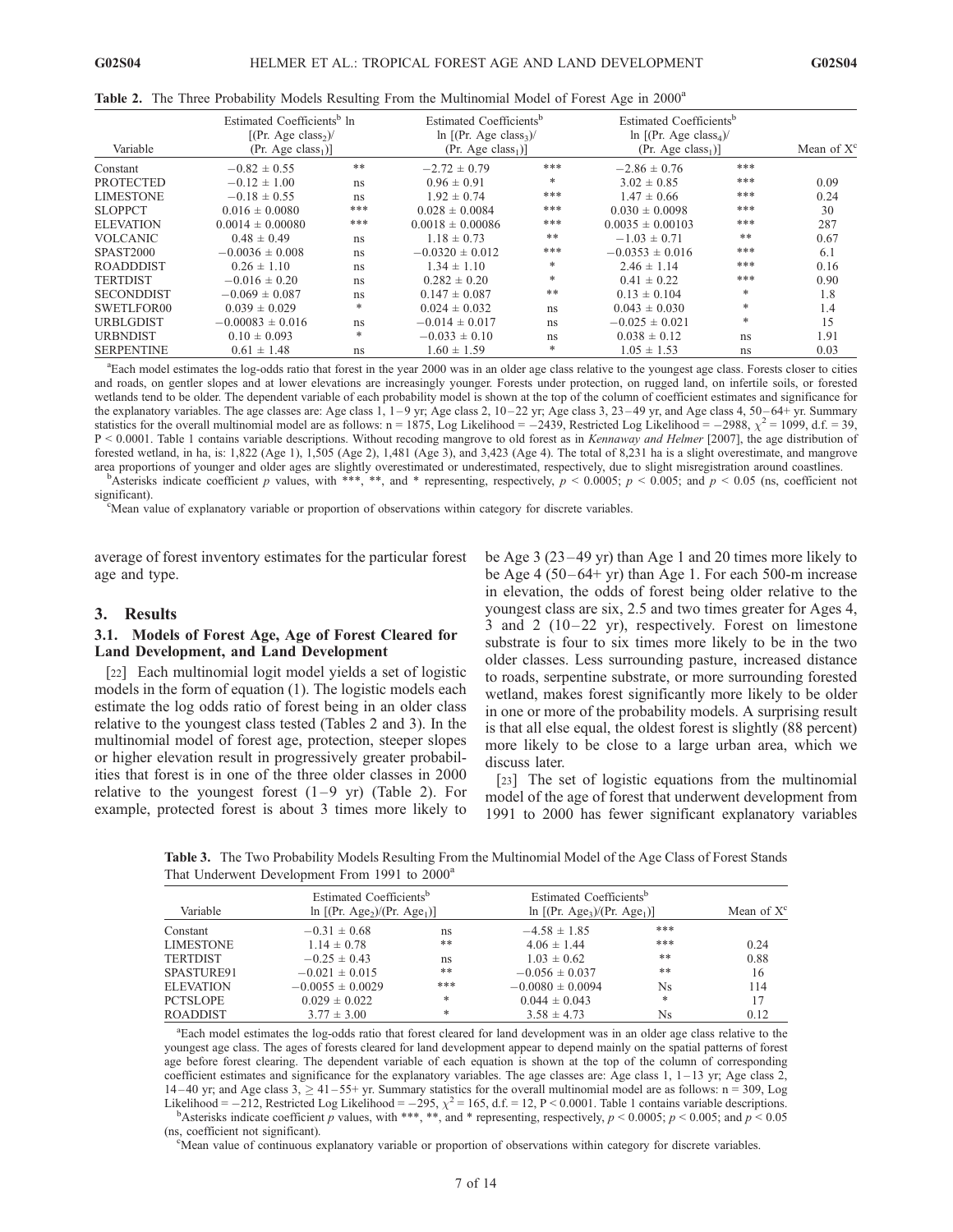Table 4. The Probability Model Resulting From the Multinomial Model of Forest That Underwent Development From 1991 to 2000<sup>a</sup>

|                   | Estimated Coefficients <sup>b</sup>                     |        |               |
|-------------------|---------------------------------------------------------|--------|---------------|
| Variable          | $\ln$ [(Pr. Age <sub>2</sub> )/(Pr. Age <sub>1</sub> )] |        | Mean of $X^c$ |
| Constant          | $-4.99 \pm 0.48$                                        | ***    |               |
| <b>URBNDIST</b>   | $-0.50 \pm 0.21$                                        | ***    | 1.9           |
| <b>URBLGDIST</b>  | $-0.069 \pm 0.021$                                      | ***    | 15            |
| <b>SLOPPCT</b>    | $-0.040 \pm 0.012$                                      | ***    | 31            |
| <b>PRIMDIST</b>   | $-0.17 \pm 0.061$                                       | ***    | 5.8           |
| <b>SECONDDIST</b> | $-0.28 \pm 0.12$                                        | ***    | 1.8           |
| <b>PROTECTED</b>  | $-1.99 \pm 1.5$                                         | $\ast$ | 0.11          |
| <b>WETLFOR</b>    | $-2.80 \pm 2.1$                                         | *      | 0.012         |
| SPASTURE91        | $0.014 \pm 0.010$                                       | *      | 7.4           |
| <b>ELEVATION</b>  | $-0.0016 \pm 0.0013$                                    | *      | 299           |
| AGE 3             | $-0.47 \pm 0.45$                                        | *      | 0.25          |

<sup>a</sup>It estimates the log-odds ratio that forest was cleared for land development relative to not being cleared. Development likelihood balances proximity to urban areas and roads with topographic factors that affect ease and cost of land development. There is no difference in the likelihood of development between Age 1 (1–13 yr) and Age 2 (14–40 yr) forests, but Age 3 forests  $(41-55+yr)$  are slightly less likely to undergo development. Summary statistics for the overall multinomial model are as follows:  $n =$ 2184, Log Likelihood = -485, Restricted Log Likelihood = -834,  $\chi^2$  = 698, d.f.  $= 10$ ,  $P < 0.0001$ . Table 1 contains variable descriptions.

Asterisks indicate coefficient p values, with \*\*\*, \*\*, and \* representing, respectively,  $p < 0.0005$ ;  $p < 0.005$ ; and  $p < 0.05$ .

Mean value of continuous explanatory variable or proportion of observations within category for discrete variables.

because it has fewer observations and less variable conditions. The observations of cleared forest, for example, include little or no cloud, serpentine or protected forest. Relative to the youngest forest cleared for land development from 1991 to 2000, less surrounding pasture, steeper slopes, or limestone substrate increase the likelihood that cleared forest was older (Table 3). If the forest that was cleared for land development was on limestone substrate, it was almost 60 times more likely to be in the oldest class compared with the youngest one. As with the model of forest age in 2000, the coefficients for these variables increase in absolute magnitude with forest age, and amount of surrounding pasture displaces amount of surrounding forest in forward variable selection. Forest that underwent development is more likely to be in the second oldest age class if it is at higher elevations and further from any road. It is more likely to be in the oldest age class if it is further from a tertiary road.

[24] The model contrasting forest cleared for land development from 1991 to 2000 with the forest that remained suggested that the most significant influences on whether forest is cleared for urbanization or surface mining are proximity to existing urban areas and roads as well as slope (Table 4). Clearing is also more likely at lower elevations and with more surrounding pasture. Clearing is less likely if forest is protected or a wetland. The likelihood of land development did not differ between Age 1 and Age 2 forests, but Age 3 forests were about 40 percent less likely to be developed.

## 3.2. Relationships Between Forest Age and Biomass or Species Richness

[25] As expected, the square root of forest inventory plot species richness was significantly related to forest age in 2000, with younger ages having successively fewer species than the base case of the oldest class (Table 4). On

serpentine and karst substrates, S values for Ages 3 and 4 forests were not significantly different, but Age 1 to 2 forests had successively fewer species. The estimate of total forest biomass cleared for land development from 1991 to 2000 was 19 percent less when age differences in areas and biomass of cleared forest were accounted for (Table 5). Average AGLB of some old forest types was less than AGLB of corresponding intermediate-aged forest. We attribute this result to three main sources of uncertainty in the biomass and age estimates. First, some categories of forest type and age had relatively few samples because of the systematic sample design of FIA plots. Second, errors in the age maps from misclassifications, misregistration, or forest clearing and regrowth between map dates, likely led to errors in age assignment for some plots. For example, much former coffee shade was classified as Age 2 forest but could be older as mentioned. Finally, finely scaled topographic changes cause large variability in AGLB of drier forest types, particularly those on karst and serpentine substrates. As a result, small AGLB of old forests of these types could be an artifact of the particular places sampled.

#### 4. Discussion

# 4.1. Landscape Controls on the Spatial Distribution of Tropical Forest Age

[26] Accessibility, arability and spatial contagion seem to be the overriding spatial controls on the age of tropical forest recovering from clearing for agriculture (Table 7). Though their importance differs with economic conditions and landscape structure, these factors emerge strongly from this study and other recent studies. Accessibility and arability determine (1) the spatial patterns of the agricultural abandonment that permits forest recovery, and (2) where

Table 5. Models of the Relationship Between Forest Age Class and Plot-Level Species Richness (S) in Nonwetland Forest Inventory Plots<sup>a</sup>

|                              | A11<br>Nonwetland<br>Plots <sup>b</sup> | Volcanic,<br>Sedimentary,<br>and Alluvial<br>Substrates <sup>b</sup> | Limestone<br>and Serpentine<br>Substratesb |
|------------------------------|-----------------------------------------|----------------------------------------------------------------------|--------------------------------------------|
|                              |                                         | Response Variables                                                   |                                            |
|                              | $S^{0.5}$                               | $C^{0.5}$                                                            | $S^{0.5}$                                  |
| <i>Explanatory Variables</i> |                                         |                                                                      |                                            |
| $Age4$ (Intercept)           | $2.11***$                               | $1.83***$                                                            | $2.21***$                                  |
| Age <sub>3</sub>             | $-0.36**$                               | $-0.47*$                                                             | $-0.07^{\text{ns}}$                        |
| Age <sub>2</sub>             | $-0.46***$                              | $-0.41*$                                                             | $-0.47*$                                   |
| Age <sub>1</sub>             | $-0.75***$                              | $-0.79***$                                                           | $-0.59*$                                   |
| Plot area                    | 18.88***                                | 22.86***                                                             | 17.39**                                    |
| R-square                     | 0.25                                    | 0.27                                                                 | 0.26                                       |
| Pr > F <sup>c</sup>          | < 0.0001                                | < 0.0001                                                             | < 0.0001                                   |
| N                            | 205                                     | 128                                                                  | 77                                         |

<sup>a</sup>Models include all plots, only plots on volcanic, alluvial, or sedimentary substrate, and only plots on serpentine or limestone substrate. The age classes are for the year 2000: Age class 1,  $1-9$  yr; Age class 2,  $10-22$  yr; Age class 3, 23 – 49 yr, and Age class 4, 50 – 64+ yr. Plots with all subplots forested have a total area of 0.0674 ha. <sup>b</sup>

Asterisks indicate probabilities of erroneously rejecting the null hypothesis that the coefficient estimate is zero, based on a two-sided *t*-distribution, \*\*\**p*  $\leq$  0.0005, \**p*  $\leq$  0.005, \**p*  $\leq$  0.05, <sup>ns</sup> not significant at  $\leq 0.05$ .

 ${}^{c}Pr$  > F is the probability of erroneously rejecting the null hypothesis that there is no significant relationship between the response and explanatory variables.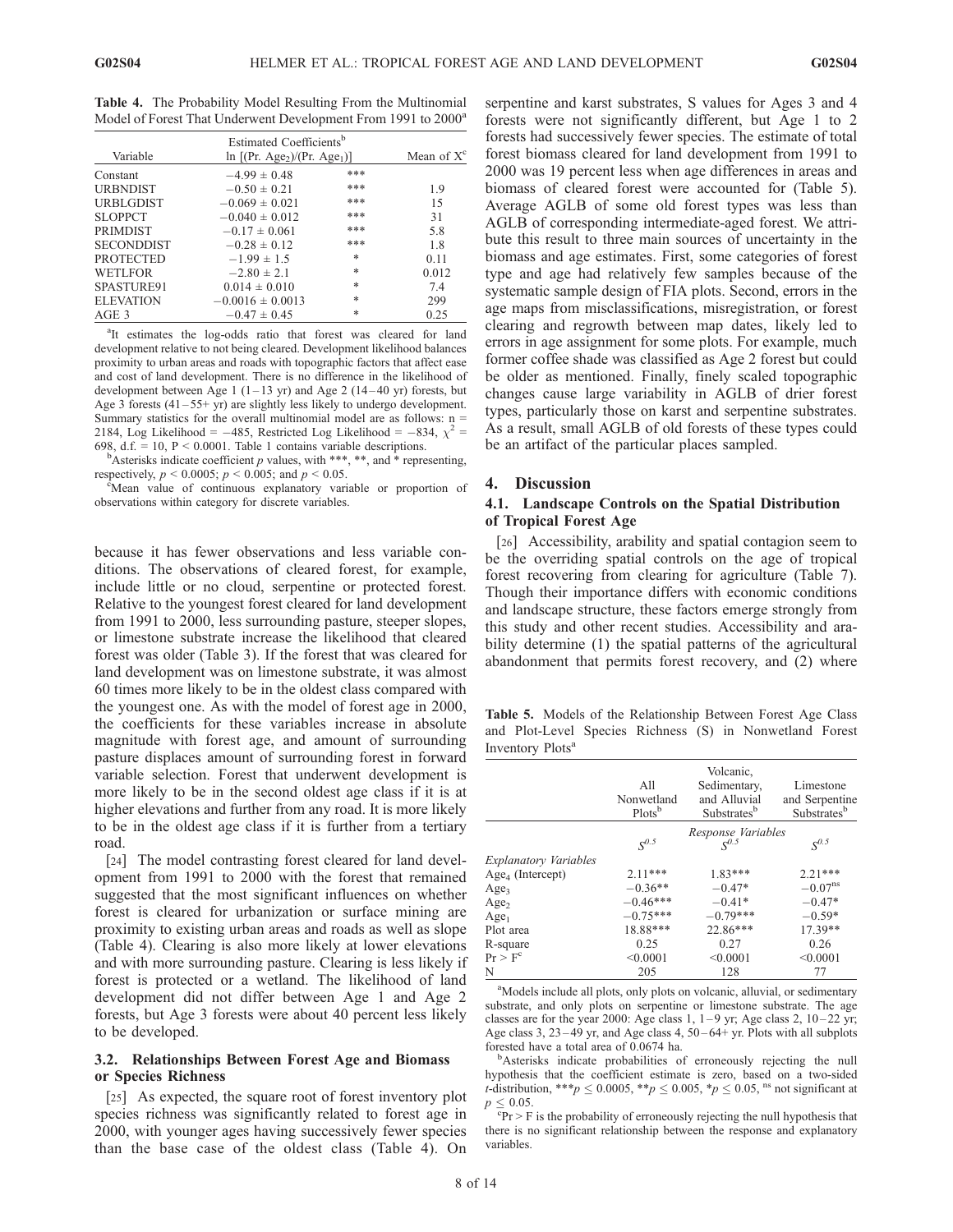humans leave old-growth forest remnants. Spatial contagion can spur recovery of tree species that were present in the original forest [Franklin and Rey, 2007; Guevara et al., 1986; Muñiz-Castro et al., 2006; Oosterhoorn and Kappelle, 2000; Purata, 1986; Uhl et al., 1988]. Though natural disturbances are outside the focus of this study, they of course also affect the spatial distribution of forest stands of different ages.

[27] This study covers a broader range of forest types than similar studies in tropical landscapes, which are limited to cloud forests [Helmer et al., 2000], higher elevation forests on volcanic or limestone substrate [Rudel et al., 2000], or lowland forests [Etter et al., 2005]. Over Puerto Rico, forests range from lowland dry and moist to montane cloud forests and occur on karst, serpentine, volcanic and alluvial substrates. Across this range, forest age decreases as accessibility increases. Forests closer to roads, on gentler slopes and at lower elevations are increasingly younger. Forests on rugged land, on infertile soils, or forested wetlands tend to be older. These areas are abandoned first when agriculture no longer dominates the economy of a region. Protected forests are also older. Less surrounding pasture (and correspondingly more surrounding forest) also implies older forest. The model explains why nonwetland forests on alluvial or volcanic substrates, or on flat limestone substrates, have 10 percent or less of their area in old forest. In contrast, more than 60 percent of cloud forests and serpentine forests were at least 50-64 yr old in 2000. Forty to fifty percent of forested wetlands and forests on rugged limestone (karst) geology were at least 50-64 yr old [Kennaway and Helmer, 2007]. The least accessible or arable lands are also where old-growth forest remnants may remain. In Puerto Rico, some old-growth forest remnants remain in protected areas. These remnants appear to include areas of cloud forest, evergreen forest on volcanic substrate in the Luquillo Experimental Forest, dry forest on karst substrate in the Guánica reserve, and some forested wetlands, including Pterocarpus swamp and a large portion of mangroves.

[28] In similar studies, logistic models of tropical forest age (secondary versus old-growth forest) for montane Costa Rica show that age increases with elevation, distance from roads, distance from agriculture and pasture, and protection level. Land is more likely to be secondary forest as compared with agriculture as amount of surrounding oldgrowth forest increases. Socioeconomic forces, like accessibility, and biophysical forces, like nearby forest seed sources, seed vectors, and microclimate, probably combine to create the secondary forest patterns [Helmer, 2000]. In lowland Colombian landscapes, forest age directly correlates with amount of surrounding forest, and age decreases with accessibility and soil fertility [Etter et al., 2005]. Rudel et al. [2000] document that as shade coffee cultivation declined in the coffee-growing region of Puerto Rico, agricultural abandonment and forest regrowth were more likely at higher elevations and on less fertile soils as farmers sought off-farm income in an urbanizing economy. The relative importance of accessibility and arability, however, do change with economic conditions. In Western Honduras, forest recovered on accessible lands with lower soil fertility when higher elevation lands became accessible for coffee cultivation [Nagendra et al., 2003].

[29] The modeling suggests that tropical forest recovery proceeds like deforestation in reverse. Support for this concept also comes from landscape pattern analyses. Tropical forest recovery tends to spread outwards from existing forest patches [Kramer, 1997; Turner et al., 1996] and fill in cleared areas surrounded by forest. Because secondary forest surrounds or is surrounded by old-growth forest, it geometrically increases forest mean patch size and core area in landscapes, reducing forest patch number and buffering old-growth forest. These same outcomes have been documented in montane Costa Rica, northwest Costa Rica, Palau, lowland Amazonia and montane Mexico [Cayuela et al., 2006; Endress and Chinea, 2001; Etter et al., 2005; Helmer, 2000; Kramer, 1997].

## 4.2. Landscape Controls on the Age of Forests Cleared for Land Development

[30] Of the 6,670 ha of land converted to urban or surface mined lands from 1991 to 2000, 22 percent was forest (Table 6). In the model contrasting this cleared forest with remaining forest, the most significant factors reflect decisions that balance proximity to and size of existing urban areas and roads with topographic factors that probably affect ease and cost of land development. These factors are similar to those that influence urbanization of any land-cover type in Puerto Rico [Helmer, 2004]. All else equal, the likelihood of land development did not differ between the two younger forest ages  $(1-13 \text{ yr}$  and  $14-41 \text{ yr}$  old). Land development likelihood was slightly smaller for the oldest forests  $(41 -$ 55+ yr) compared with the youngest ones, implying that the average stand in this class has some protection that is not accounted for by the other model variables we tested. Otherwise, the ages of forests cleared for land development appear to depend mainly on the spatial patterns of forest age before forest clearing. More of the youngest forest is cleared for land development mainly because of how the spatial patterns of forest recovery and land development intersect. Supporting this conclusion are the similarities between the model of forest age in 2000 and the model of cleared forest age. In both models, older forest is on less accessible lands where agriculture is less feasible: further from roads, at higher elevations, on steeper slopes, or on limestone substrate.

[31] The possibility that land owners may allow forest to regenerate on land they expect to undergo development may increase the amount of young forest cleared. In the U.S., more young forest clearing may be due to declines in forest management where land development or population density increase. Lands formerly managed for timber undergo parcelization, and residential lands become dispersed within them. The management declines are evidenced by lower stocking levels, less pre-commercial thinning, less replanting, and less production or harvest [Barlow et al., 1998; Kline, 2004; Kline and Alig, 2005; Munn et al., 2002; Wear et al., 1999]. Agricultural management may also decline in the face of land development. Either way, however, agriculture has remained active longer and forest is younger in the same more accessible places that are most desirable for land development.

[32] At the same time, some older forest is close to urban areas. In fact, all else equal, forest present in 2000 is slightly more likely to be in the oldest age class if it is close to a large urban area. This seemingly contradictory result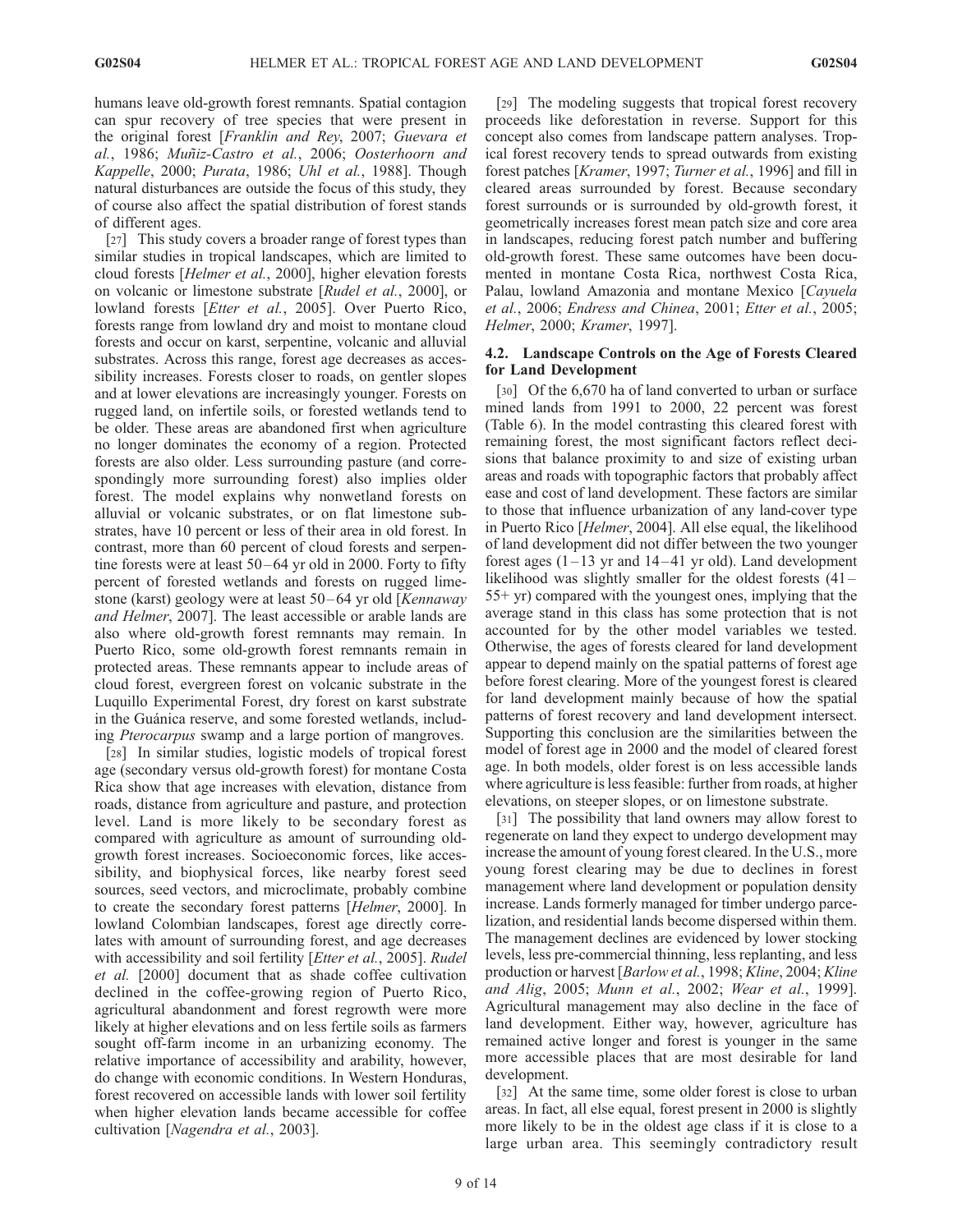|                                              | $-f$ $\sim$ $f$ $\sim$ $f$ $\sim$ $\sim$ $\sim$ $\sim$       |                                                             |
|----------------------------------------------|--------------------------------------------------------------|-------------------------------------------------------------|
|                                              |                                                              |                                                             |
| i<br>C                                       |                                                              |                                                             |
|                                              |                                                              |                                                             |
|                                              |                                                              |                                                             |
|                                              |                                                              |                                                             |
| i From Ker                                   | uning (1) Uniform Age and Biom                               |                                                             |
| -ypes Are Generalize                         |                                                              |                                                             |
|                                              |                                                              |                                                             |
|                                              |                                                              |                                                             |
|                                              |                                                              |                                                             |
|                                              | lopment From 1991 to 2000 A.                                 |                                                             |
| Age Class (Forest Type:                      |                                                              | ith Age (Age-Weighted Biom                                  |
| no by Type and As-                           |                                                              | $\mathsf{max}$ With $\ell$                                  |
|                                              |                                                              | we hore varying v.                                          |
|                                              |                                                              |                                                             |
| $0.7 \,$ m $16$                              | Forest                                                       |                                                             |
|                                              | ļ.                                                           |                                                             |
| $\sim$ nt From 1                             |                                                              |                                                             |
|                                              |                                                              |                                                             |
|                                              |                                                              |                                                             |
|                                              |                                                              |                                                             |
|                                              |                                                              |                                                             |
|                                              |                                                              |                                                             |
|                                              |                                                              |                                                             |
| 5. Areas of Forest Cleared for Land Develop. | iomass (AGLB) of Forest by Age and Type, and Total AGLB of 1 | e-Weighted Biomass Cleared), and (2) Area and Biomass of C. |
|                                              |                                                              |                                                             |
| Table 6.                                     |                                                              |                                                             |

|                                                                                                                                                                |                                     |                                    |                         |                       |                                  |                                                 |                                  |                                 | Non-          |                                                                                                                                                                                                                                                                                                                                                                                  |
|----------------------------------------------------------------------------------------------------------------------------------------------------------------|-------------------------------------|------------------------------------|-------------------------|-----------------------|----------------------------------|-------------------------------------------------|----------------------------------|---------------------------------|---------------|----------------------------------------------------------------------------------------------------------------------------------------------------------------------------------------------------------------------------------------------------------------------------------------------------------------------------------------------------------------------------------|
|                                                                                                                                                                | Area                                | Urbanized<br>Area                  | Area                    |                       |                                  | AGLB of                                         |                                  |                                 | Age-          | Age-                                                                                                                                                                                                                                                                                                                                                                             |
|                                                                                                                                                                | Urbanized                           | $\sigma$                           | Urbanized               | Total                 | AGLB of                          | Intermediate                                    | AGLB of                          |                                 | Weighted      | Weighted                                                                                                                                                                                                                                                                                                                                                                         |
|                                                                                                                                                                | σf                                  | Intermediate                       | $\sigma$ f              | Forest                | Young <sup>b</sup>               | $\frac{\text{A} \text{ged}^c}{\text{Forest}}$ . | $\mathrm{Odd}^{\mathrm{d}}$      | AGLB of                         | Biomass       | <b>Biomass</b>                                                                                                                                                                                                                                                                                                                                                                   |
| Forest Type                                                                                                                                                    | Forest, ha<br>Youngest <sup>b</sup> | ha<br>Aged <sup>c</sup><br>Forest, | Forest, ha<br>$O1d^{d}$ | Urbanized, ha<br>Area | $Mg$ ha <sup>-1</sup><br>Forest, | $Mg$ ha <sup>-1</sup>                           | Forest,<br>$Mg$ ha <sup>-1</sup> | All Ages, $Mg$ ha <sup>-1</sup> | Cleared<br>Mg | Cleared,<br>Mg                                                                                                                                                                                                                                                                                                                                                                   |
| Semideciduous and drought deciduous                                                                                                                            | 108                                 | 58                                 | $\overline{19}$         | 187                   | 53.6                             | 66.3                                            |                                  | 60.7                            | 11,354        | 10,879                                                                                                                                                                                                                                                                                                                                                                           |
| forests on alluvial, volcanic, or flat<br>limestone geology                                                                                                    |                                     |                                    |                         |                       |                                  |                                                 |                                  |                                 |               |                                                                                                                                                                                                                                                                                                                                                                                  |
| Evergreen and seasonal evergreen forests                                                                                                                       | 610                                 | 298                                | $\overline{c}$          | 928                   | 72.4                             | 107.1                                           | 136.1                            | 104.4                           | 96,885        | 78,830                                                                                                                                                                                                                                                                                                                                                                           |
| on alluvial or volcanic geology                                                                                                                                |                                     |                                    |                         |                       |                                  |                                                 |                                  |                                 |               |                                                                                                                                                                                                                                                                                                                                                                                  |
| Semideciduous, drought deciduous and<br>mixed forests on karst geology                                                                                         | 36                                  | 63                                 | 108                     | 207                   | 34.5                             | 71.7                                            | 53.6                             | 56.8                            | 11,762        | 11,545                                                                                                                                                                                                                                                                                                                                                                           |
| Seasonal evergreen, semideciduous, and                                                                                                                         | 33                                  | $\overline{40}$                    | 23                      | 97.1                  | 51.4                             | 87.6                                            | 93.6                             | 83.3                            | 8,090         | 7,364                                                                                                                                                                                                                                                                                                                                                                            |
| evergreen forest complex on karst                                                                                                                              |                                     |                                    |                         |                       |                                  |                                                 |                                  |                                 |               |                                                                                                                                                                                                                                                                                                                                                                                  |
| geology                                                                                                                                                        |                                     |                                    |                         |                       |                                  |                                                 |                                  |                                 |               |                                                                                                                                                                                                                                                                                                                                                                                  |
| Semideciduous and seasonal evergreen                                                                                                                           | 0.5                                 | 3.4                                | $\circ$                 | 3.9                   | 16.4                             | 79.2                                            | 16.7                             | 47.9                            | 187           | 277                                                                                                                                                                                                                                                                                                                                                                              |
| forest on serpentine                                                                                                                                           |                                     |                                    |                         |                       |                                  |                                                 |                                  |                                 |               |                                                                                                                                                                                                                                                                                                                                                                                  |
| Evergreen forest on serpentine                                                                                                                                 | $\circ$                             |                                    |                         | $\circ$               | $\overline{\phantom{a}}$         | 25.3<br>128.2                                   | 79.6                             | 61.5                            | $\mid$        | $\begin{array}{c} \rule{0pt}{2.5ex} \rule{0pt}{2.5ex} \rule{0pt}{2.5ex} \rule{0pt}{2.5ex} \rule{0pt}{2.5ex} \rule{0pt}{2.5ex} \rule{0pt}{2.5ex} \rule{0pt}{2.5ex} \rule{0pt}{2.5ex} \rule{0pt}{2.5ex} \rule{0pt}{2.5ex} \rule{0pt}{2.5ex} \rule{0pt}{2.5ex} \rule{0pt}{2.5ex} \rule{0pt}{2.5ex} \rule{0pt}{2.5ex} \rule{0pt}{2.5ex} \rule{0pt}{2.5ex} \rule{0pt}{2.5ex} \rule{0$ |
| Elfin, sierra palm, transitional, and tall                                                                                                                     | 0.4                                 |                                    | $\circ$                 | 0.4                   | $\overline{\phantom{a}}$         |                                                 | 134.5                            | 132.6                           | 53            | 51                                                                                                                                                                                                                                                                                                                                                                               |
| cloud forest                                                                                                                                                   |                                     |                                    |                         |                       |                                  |                                                 |                                  |                                 |               |                                                                                                                                                                                                                                                                                                                                                                                  |
| Forested wetlands <sup>e</sup>                                                                                                                                 | $\overline{10}$                     | 4.2                                | $\frac{5}{1}$           | 15.7                  | 0.75                             |                                                 | 142.6                            | 114.3                           | 1,794         | $701^{\rm f}$                                                                                                                                                                                                                                                                                                                                                                    |
| Total                                                                                                                                                          | 797                                 | 466                                | 173                     | 1,439                 |                                  |                                                 |                                  |                                 | 130,125       | 09,649                                                                                                                                                                                                                                                                                                                                                                           |
| <sup>a</sup> All biomass estimates are as dry weight.                                                                                                          |                                     |                                    |                         |                       |                                  |                                                 |                                  |                                 |               |                                                                                                                                                                                                                                                                                                                                                                                  |
| $94 \text{g}$ e 14-40 yr in 1991; 10-49 yr in 2000<br>$P_{\text{Age}}$ 1-13 yr in 1991; 1-9 yr in 2000.                                                        |                                     |                                    |                         |                       |                                  |                                                 |                                  |                                 |               |                                                                                                                                                                                                                                                                                                                                                                                  |
| ${}^{4}$ Age 41–55+ yr in 1991; 50–64+ yr in 2000.                                                                                                             |                                     |                                    |                         |                       |                                  |                                                 |                                  |                                 |               |                                                                                                                                                                                                                                                                                                                                                                                  |
| "AGLB of old forested wetlands includes two Pterocarpus swamp plots and may be large compared with most mangrove and secondary forest wetlands in Puerto Rico. |                                     |                                    |                         |                       |                                  |                                                 |                                  |                                 |               |                                                                                                                                                                                                                                                                                                                                                                                  |
| Based on average forested wetland biomass.                                                                                                                     |                                     |                                    |                         |                       |                                  |                                                 |                                  |                                 |               |                                                                                                                                                                                                                                                                                                                                                                                  |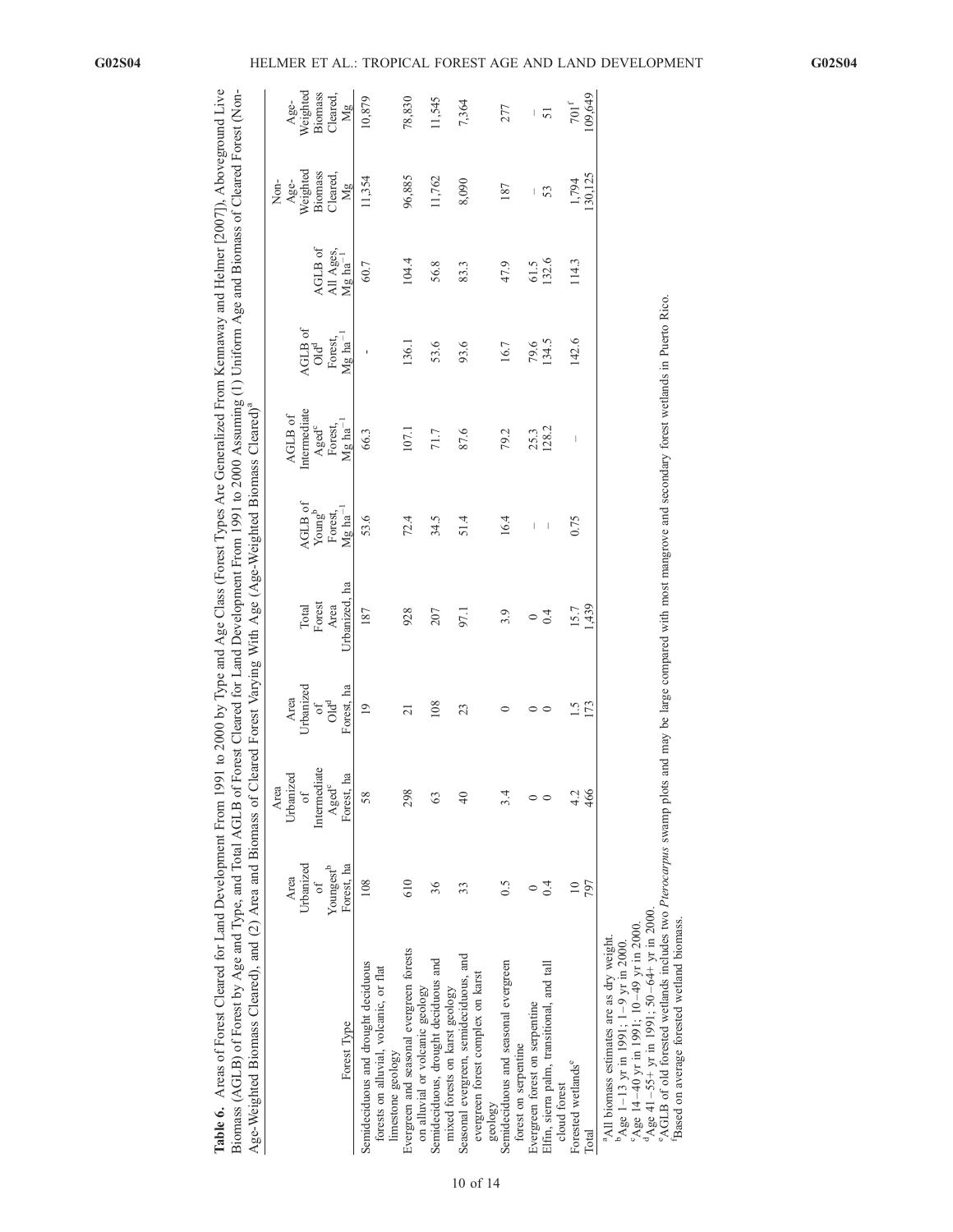reflects the fact that some of the oldest forests in the landscape are near urban centers, because they are protected wetlands, are in the largest forest reserve, or are forest on rugged karst geology. Humans either leave these forests undisturbed or abandon them sooner because of topography, regulations, ownership or low agricultural potential.

[33] Limestone geology is significant when modeling the age of forests cleared for land development, because many observations of developed old forest were on limestone substrate. Twenty percent of forests cleared for land development from 1991 to 2000 were growing in areas of karst physiography, accounting for more than 75 percent of the oldest forest cleared. These forests include much of the oldest forest on the island that is not protected. They were among the first to reforest as economics on the island changed, even though some karst areas are adjacent to or within large urban areas. These lands are apparently now valuable for urban development or surface mining if they are close to an urban center. Likewise, before mangroves were under regulatory protection, some large stands near the capitol city of San Juan were cleared and filled for residential development. Financial profitability of land development may be much greater than agricultural profits ever were. Older forests that are not historically convenient to roads and urban centers may also be vulnerable to land development if they are in a desirable natural setting. However, this latter process is not as well-documented in Puerto Rico.

# 4.3. Plot-Level Species Richness and Biomass of Forest Cleared for Land Development

[34] The youngest Puerto Rican forests are apparently still young enough that, on average, their plot-level species richness and AGLB are smaller than comparable old forest present in 1951. A positive outcome (with respect to the conservation of species diversity) of the way that spatial patterns of forest age and land development interact is that most forest cleared for land development tends to have less biomass and fewer species. Despite the inherent uncertainties in the map-based estimates of forest age, the broad age classes explained about 25 percent of variation in plot-level S. In addition, accounting for age variation in both cleared forest area and biomass resulted in an estimate of total AGLB cleared for land development that was 19 percent less than if age variation was ignored. A negative aspect of these patterns is that fertile low- to mid elevation ecological zones, once important for agriculture, are the least protected and most disturbed zones and under the most land development pressure [Helmer, 2004]. Another cautionary note is that even though most of the forest cleared for development is younger, old forest remains vulnerable to land development.

# 5. Conclusions and Implications

[35] In tropical landscapes recovering from large scale clearing for agriculture, this study and the other studies mentioned above suggest that accessibility, arability and spatial contagion are the main spatial factors that control patterns of forest age, though natural disturbances are also important (Table 7). An outcome of these factors is that older forest and old-growth remnants are more common on Table 7. Landscape Controls on Spatial Patterns of Secondary Forest Age and the Age and Types of Forests Cleared for Land Development (Urban Development or Surface Mining), and the Outcomes of These Patterns

|                                                                                                       | Controls and Outcomes                                                                                                                                                                                                                                                       |
|-------------------------------------------------------------------------------------------------------|-----------------------------------------------------------------------------------------------------------------------------------------------------------------------------------------------------------------------------------------------------------------------------|
| Spatial controls on tropical<br>forest age                                                            | Accessibility - topography, ownership<br>or protection, and transport routes.<br>Arability - topography and soil fertility<br>(depth, texture, chemistry, hydrologic<br>regime).<br>Spatial contagion - proximity to seed<br>sources and vectors, milder                    |
|                                                                                                       | microclimate, and vulnerability to<br>disturbance.<br>Natural disturbances.                                                                                                                                                                                                 |
| Outcomes of spatial                                                                                   | Current economic conditions and<br>opportunities.<br>For a given economic condition, older                                                                                                                                                                                  |
| controls on forest age                                                                                | forest and old-growth remnants are<br>more common further from roads<br>and rivers, have more surrounding<br>forest and are on less fertile soils,<br>in wetlands and under protection.<br>Often they are also at higher<br>elevations and on steeper slopes.               |
|                                                                                                       | Forest patch size and core area<br>increase and forest patch numbers<br>decrease with forest recovery,<br>buffering older forest.<br>Recovering forest may have more                                                                                                        |
|                                                                                                       | old-growth forest species if<br>closer to old-growth.<br>Changing economic or ownership<br>conditions may lead to forest<br>recovery or old-growth forest<br>clearing on more accessible but<br>less fertile lands.                                                         |
| Spatial controls on land<br>development                                                               | Accessibility - topography, ownership<br>or protection, and transport routes.<br>Desirability - including desirable<br>natural settings.<br>Spatial contagion - distance to large<br>urban centers very important.<br>Current economic conditions and<br>opportunities.     |
| Outcomes of spatial<br>controls on land<br>development                                                | Lands on gentler slopes and closer<br>to large urban centers and roads<br>are most likely to undergo clearing<br>for land development.<br>Lands that were formerly remote,<br>rugged or otherwise inaccessible<br>or had low arability may become<br>profitable to develop. |
| Outcomes of the<br>intersections between<br>spatial controls on<br>land development and<br>forest age | Land development impacts the<br>same areas that were most<br>impacted by agriculture<br>(where agriculture remained<br>active longer), and most of the<br>forest cleared for urban<br>development is younger and                                                            |
|                                                                                                       | less species-rich.<br>If recovering forests are still relatively<br>young, the total forest biomass<br>cleared for land development is<br>less than if forest age was uniform<br>over the landscape.<br>Forest management may decline as                                    |
|                                                                                                       | developed lands spread.<br>More species-rich older forests on less<br>arable lands, where agriculture was<br>abandoned first, also undergo some<br>clearing for land development<br>because profit potential is great.                                                      |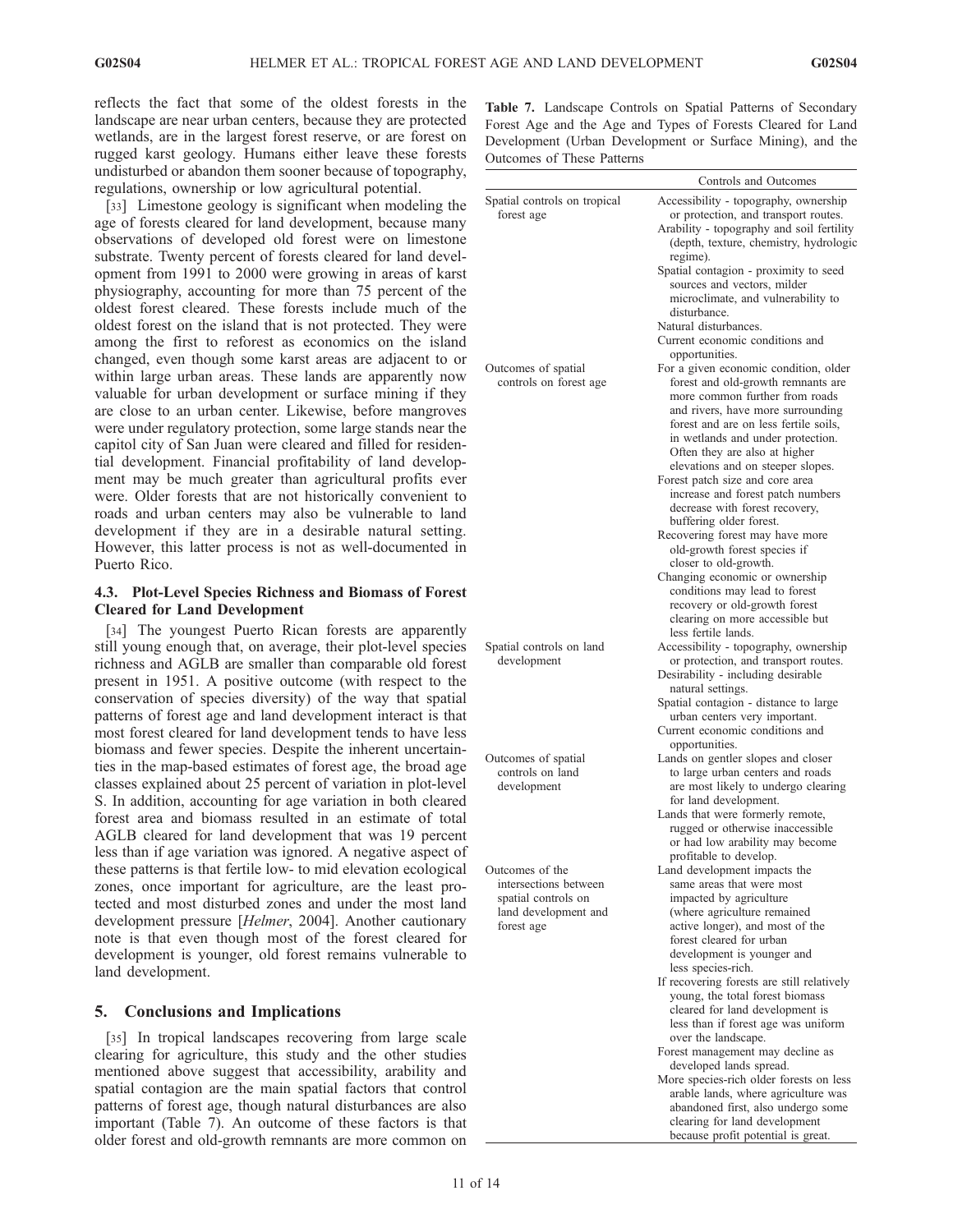steeper slopes, under protection, further from roads and rivers, on less fertile soils, in wetlands, have more surrounding forest and in many landscapes are at higher elevations. Accessibility, arability, and spatial contagion also tend to control patterns of forest clearing by humans [Chomitz and Gray, 1996], which is well-known. Old-growth forest logging that increases accessibility to forest often leads to outright forest clearing [Asner et al., 2005]. When considering both forest recovery and clearing of old-growth forest, the relative importance of these spatial factors depends on changing economic conditions or ownership (and protection level). New access to more remote lands where a more profitable or newly profitable crop can thrive may, for example, result in secondary forest recovery on less fertile lands near roads [Nagendra et al., 2003]. On the other hand, when technology and commodity prices permit profitable farming on less fertile soils, accessibility alone controls spatial patterns of old-growth forest clearing [Jasinski et al., 2005].

[36] As for land development, spatial patterns of land-use are again directed by accessibility and spatial contagion. Close proximity to large urban centers and roads serves to increase land development and is an example of the importance of spatial contagion in this process. As a result, much of the forest cleared for land development is young relative to other forests in the landscape. If young enough, as is apparently is the case in Puerto Rico, much of this cleared forest may, on average, have less biomass and fewer species than older or remnant old-growth stands. In our analysis, accounting for age variation in cleared forest areas and biomass resulted in a 19 percent lower estimate of the total biomass cleared for land development from 1991 to 2000. However, because land development has apparently been more profitable than agriculture has been since about 1951, some old forest is cleared that may have greater conservation value. A desirable natural setting can also lead to higher housing prices [*Bockstael*, 1996] and, presumably, more profitable land development.

[37] Whether land development pressures will prevent longer-term forest recovery in fertile low to mid-elevation ecological zones, where much agriculture was once concentrated, is difficult to predict. The answer to this question, however, has implications for future carbon storage and species diversity of tropical landscapes recovering from large scale forest clearing. For similar rainfall regimes, tree species richness of old-growth tropical forests tends to increase with soil fertility and decline with elevation (though endemic species are often associated with high elevation or low soil fertility) [Givnish, 1999]. This trend implies that lower elevation forests have more potential to accumulate species. Moreover, seasonal or post-storm animal migrations can encompass forest over a range of elevations [Covich and McDowell, 1996; Powell et al., 2000]. Furthermore, low and mid-elevation forests are often in moist climatic zones where forest productivity and potential carbon storage are largest [Brown and Lugo, 1982].

[38] The Puerto Rican example may have implications for landscapes currently subject to old-growth forest clearing for agriculture. Large-scale clearing of old-growth forest for soybean cultivation in Brazil, Bolivia and other South American countries is well-documented [Jasinski et al.,

2005; Steininger et al., 2001]. Old-growth tropical forest clearing for other crops that are usable as biofuels, such as sugarcane and oil palm, is a current concern in Africa and Asia as well. These agricultural products are commodities. As such, where they are grown affects their production costs and profitability but not their selling price. Their selling prices are subject to the laws of supply and demand. If they eventually lose their profitability because of supply or demand changes, the biogeographical uniqueness of the cleared old-growth forest may be difficult to recover unless steps are taken now, as agricultural development proceeds, to avoid that outcome. A well-dispersed network of oldgrowth forest might help maintain some of the biogeographical uniqueness of each landscape and help to hedge against a future collapse of commodity agriculture. Such a dispersed network probably deserves continued attention and planning.

[39] **Acknowledgments.** Special thanks to Humfredo Marcano, Luis Ortiz-Gomez, Ivan Vicens, and the other inventory crew members from the Southern Research Station FIA, IITF, and the Puerto Rican Conservation Foundation. Thanks also to Tom Ruzycki of CSU-CEMML for expert cartographic assistance and to Justin Gray for critical volunteer IT support. Danilo Chinea, Jeffrey Kline, and Kathleen Dwire gave valuable input on various aspects of this research, and comments from two anonymous reviewers improved the manuscript. This research was conducted in cooperation with the University of Puerto Rico and the USFS Rocky Mountain Research Station and is a contribution to the USFS-FIA Caribbean Program.

#### References

- Abelleira Martinez, O., and A. E. Lugo (Eds.) (2008), Post Sugar Cane Succession in Moist Alluvial Sites in Puerto Rico, 308 pp., Springer, New York.
- Aide, T. M., J. K. Zimmerman, M. Rosario, and H. Marcano (1996), Forest recovery in abandoned cattle pastures along an elevational gradient in northeastern Puerto Rico, For. Ecol. Manage., 28, 537 – 548.
- Aide, T. M., J. K. Zimmerman, J. B. Pascarella, L. Rivera, and H. Marcano (2000), Forest regeneration in a chronosequence of tropical abandoned pastures: implications for restoration ecology, Restor. Ecol., 8(4), 328-338, doi:10.1046/j.1526-100x.2000.80048.x.
- Allison, P. D. (1999), Logistic regression using SAS: theory and application, 287 pp., SAS Inst. Inc., Cary, N. C.
- Asner, G. P., D. E. Knapp, E. N. Broadbent, P. J. C. Oliveira, M. Keller, and J. N. Silva (2005), Selective Logging in the Brazilian Amazon, Science, 310(5747), 480 – 482, doi:10.1126/science.1118051.
- Barlow, S., I. Munn, D. Cleaves, and D. Evans (1998), The effect of urban sprawl on timber harvesting,  $J. For, 96, 10-14.$
- Birdsey, R. A., and P. L. Weaver (1983), Puerto Rico's timberland, J. For.,  $81(10)$ , 671.
- Bockstael, N. (1996), Modeling economics and ecology: the importance of a spatial perspective, Am. J. Agric. Econ., 78, 1168 – 1180, doi:10.2307/ 1243487.
- Brandeis, T. J., E. H. Helmer, and S. N. Oswalt (2007), The Status of Puerto Rico's Forests, 2003, 75 pp., USDA For. Serv. South. Res. Stn., Asheville, N. C.
- Brearley, F. Q., S. Prajadinata, P. S. Kidd, J. Proctor, and Suriantata (2004), Structure and floristics of an old secondary rain forest in Central Kalimantan, Indonesia, and a comparison with adjacent primary forest, For. Ecol. Manage., 195(3), 385-397, doi:10.1016/j.foreco.2004.02.048.
- Brown, S., and A. E. Lugo (1982), The storage and production of organic matter in tropical forests and their role in the global carbon cycle, Biotropica, 14(2), 161 – 187, doi:10.2307/2388024.
- Brown, S., and A. E. Lugo (1990), Tropical secondary forests, J. Trop. Ecol.,  $6(1)$ ,  $1-32$ .
- Cayuela, L., D. Golicher, and J. Rey-Benayae (2006), The extent, distribution, and fragmentation of vanishing montane cloud forest in the Highlands of Chiapas, Mexico, Biotropica, 38(4), 544 – 554, doi:10.1111/j.1744- 7429.2006.00160.x.
- Chinea, D. J., and R. Agosto (2007), Forests surrounding the Joyuda Lagoon, Puerto Rico: 67 years of change, *Caribb. J. Sci.*,  $43(1)$ ,  $142-147$ .
- Chinea, J. D., and E. H. Helmer (2003), Diversity and composition of tropical secondary forests recovering from large-scale clearing: results from the 1990 inventory in Puerto Rico, For. Ecol. Manage.,  $180(1-3)$ , 227 – 240, doi:10.1016/S0378-1127(02)00565-0.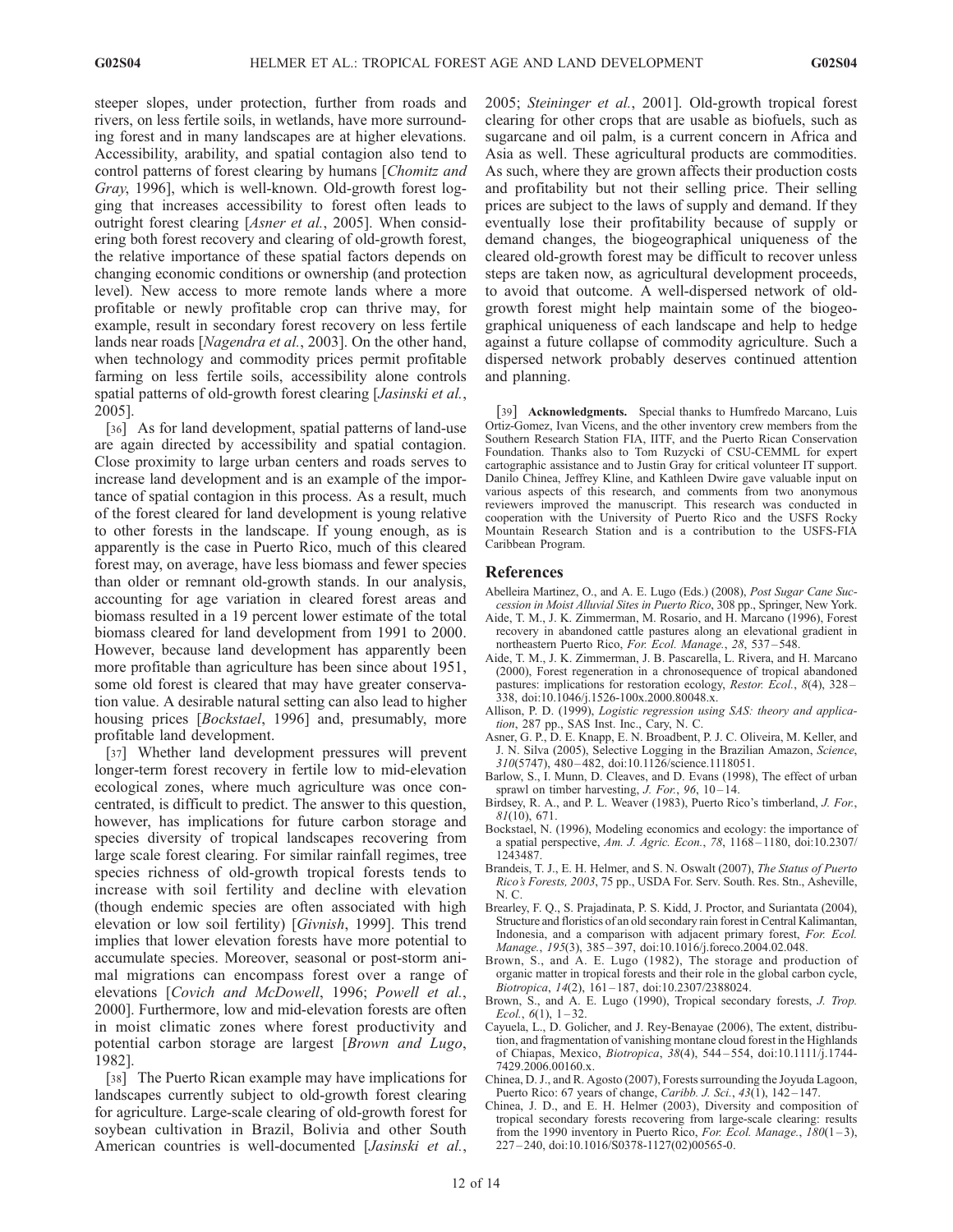- Chomitz, K. N., and D. A. Gray (1996), Roads, land use, and deforestation: a spatial model applied to Belize, World Bank Econ. Rev., 10, 487 – 512.
- Covich, A. P., and  $\hat{W}$ . H. McDowell (1996), The stream community, in *The* Food Web of a Tropical Rain Forest, edited by D. P. Reagan and R. B. Waide, pp. 434 – 459, Univ. of Chicago Press, Chicago, Ill.
- del Mar López, T., T. M. Aide, and J. R. Thomlinson (2001), Urban expansion and the loss of prime agricultural lands in Puerto Rico, Ambio, 30(1), 49 – 54, doi:10.1639/0044-7447 [2001]030[0049:UEATLO]2.0.CO;2.
- Endress, B., and J. D. Chinea (2001), Landscape Patterns of Tropical Forest Recovery in the Republic of Palau, Biotropica, 33(4), 555 – 565.
- Etter, A., C. McAlpine, D. Pullar, and H. Possingham (2005), Modeling the age of tropical moist forest fragments in heavily-cleared lowland landscapes of Colombia, For. Ecol. Manage.,  $208(1-3)$ ,  $249-260$ , doi:10.1016/j.foreco.2004.12.008.
- Ewel, J. J., and J. L. Whitmore (1973), The ecological life zones of Puerto Rico and the Virgin Islands, U.S., Forest Service research paper, 72 pp., Inst. of Trop. For., Rio Piedras, Puerto Rico.
- Franco, P. A., P. L. Weaver and S. Eggen-McIntosh (1997), Forest Resources of Puerto Rico, 1990, Resour. Bull. SRS-22, 45 pp., USDA For. Serv., South. Res. Stn., Ashville, N.C.
- Franklin, J., and S. J. Rey (2007), Spatial patterns of tropical forest trees in Western Polynesia suggest recruitment limitations during secondary succession, J. Trop. Ecol., 23(1), 1 – 12, doi:10.1017/S0266467406003774.
- Gehring, C., M. Denich, and P. L. G. Vlek (2005), Resilience of secondary forest regrowth after slash-and-burn agriculture in central Amazonia, J. Trop. Ecol., 21(5), 519 – 527, doi:10.1017/S0266467405002543.
- Giambelluca, T. W., J. Fox, S. Yarnasarn, P. Onibutr, and M. A. Nullet (1999), Dry-season radiation balance of land covers replacing forest in northern Thailand, Agric. For. Meteorol., 95(1), 53 – 65, doi:10.1016/S0168-1923 (99)00016-7.
- Givnish, T. J. (1999), On the causes of gradients in tropical tree diversity, J. Ecol., 87, 193-210, doi:10.1046/j.1365-2745.1999.00333.x.
- González, J. E., C. Luvall, D. Rickman, D. Comarazamy, A. Picon, E. Harmsen, H. Parsiani, N. Vásquez, R. Williams, and R. W. Waide (2005), Urban heat islands developing in coastal tropical cities, Eos Trans. AGU, 86(42), 397, doi:10.1029/2005EO420001.
- Grau, H. R., T. M. Aide, J. K. Zimmerman, J. R. Thomlinson, E. H. Helmer, and X. Zou (2003), The ecological consequences of socioeconomic and land-use changes in postagriculture Puerto Rico, Bioscience, 53(12), 1159-1168, doi:10.1641/0006-3568 [2003]053[1159:TECOSA]2.0.CO;2.
- Guariguata, M. R., and R. Ostertag (2001), Neotropical secondary forest succession: changes in structural and functional characteristics, For. Ecol.  $Manage, 148(1–3), 185–206, doi:10.1016/S0378-1127 (00)00535-1.$
- Guevara, S., S. E. Purata, and E. Van der Maarel (1986), The role of remnant forest trees in tropical secondary succession, Vegetatio, 66,  $77 - 84.$
- Helmer, E. H. (2000), The landscape ecology of secondary forest in montane Costa Rica, Ecosystems (N.Y., Print), 3, 98-114, doi:10.1007/ s100210000013.
- Helmer, E. H. (2004), Forest conservation and land development in Puerto Rico, Landscape Ecol., 19(1), 29–40, doi:10.1023/B:LAND.0000018364.68514.fb.
- Helmer, E. H., and B. Ruefenacht (2005), Cloud-free satellite image mosaics with regression trees and histogram matching, Photogramm. Eng. Remote Sens., 71(9), 1079 – 1089.
- Helmer, E. H., and B. Ruefenacht (2007), A comparison of radiometric normalization methods when filling cloud gaps in Landsat imagery, Can. Remote Sens, J., 33(4), 325 – 340.
- Helmer, E. H., W. B. Cohen, and S. Brown (2000), Mapping montane tropical forest successional stage and land use with multi-date Landsat imagery, Int. J. Remote Sens., 21(11), 2163 – 2183, doi:10.1080/01431160050029495.
- Helmer, E. H., O. Ramos, T. del M. López, M. Quiñones, and W. Diaz (2002), Mapping forest type and land cover of Puerto Rico, a component of the Caribbean biodiversity hotspot, Caribb. J. Sci.,  $38(3-4)$ ,  $165-183$ .
- Helmer, E. H., T. Kennaway, D. Pedreros, M. Clark, L. Tieszen, H. Marcano, T. Ruzycki, S. Schill, and S. Carrington (2008), Distributions of land cover and forest formations for St. Kitts, Nevis, St. Eustatius, Grenada and Barbados from satellite imagery, Caribb. J. Sci., in press.
- Holdridge, L. R. (1967), Life Zone Ecology, Revised ed., 206 pp., Trop. Sci. Cent., San José, Costa Rica.
- Jasinski, E., D. Morton, R. DeFries, Y. Shimabukuro, and L. Anderson (2005), Physical landscape correlates of the expansion of mechanized agriculture in Matto Grosso, Brazil, Earth Interactions, 9, 1-18, doi:10.1175/EI143.1.
- Kauppi, P. E., J. H. Ausubel, J. Fang, A. S. Mather, R. A. Sedjo, and P. E. Waggoner (2006), Returning forests analyzed with the forest identity, Proc. Natl. Acad. Sci. U.S.A., 103(46), 17,574-17,579, doi:10.1073/ pnas.0608343103.
- Kennard, D. K. (2002), Secondary forest succession in a tropical dry forest: patterns of development across a 50-year chronosequence in lowland Bolivia, J. Trop. Ecol., 18(01), 53 – 66.
- Kennaway, T., and E. H. Helmer (2007), The forest types and ages cleared for land development in Puerto Rico, GISci. Remote Sens., 44(4), 356 – 382, doi:10.2747/1548-1603.44.4.356.
- King, G., and L. Zeng (2001), Logistic regression in rare events data, *Polit.* Anal.,  $9(2)$ ,  $137 - 163$ .
- Kissling, W. D., and C. Gudrun (2008), Spatial autocorrelation and the selection of simultaneous autoregressive models, Glob. Ecol. Biogeogr., 17(1), 59 – 71, doi:10.1111/j.1466-8238.2007.00334.x.
- Kline, J. D. (2003), Characterizing land use change in multidisciplinary landscape-level analyses, Agric. Resour. Econ. Rev., 32(1), 103-115.
- Kline, J. D. (2004), Population growth, urban expansion, and private forestry in Western Oregon, For. Sci.,  $50(1)$ ,  $33-43$ .
- Kline, J. D., and R. J. Alig (2001), A spatial model of land use change for western Oregon and western Washington, USDA For. Serv., Pac. Northwest Res. Stn., Corvallis, Oreg.
- Kline, J. D., and R. J. Alig (2005), Forestland development and private forestry with examples from Oregon (USA), For. Policy Econ., 7, 709 – 720, doi:10.1016/j.forpol.2005.03.009.
- Kline, J. D., A. Moses, and R. J. Alig (2001), Integrating Urbanization into Landscape-level Ecological Assessments, Ecosystems (N.Y., Print), 4(1), 3 – 18, doi:10.1007/s100210000056.
- Kline, J. D., A. Moses, G. J. Lettman, and D. L. Azuma (2007), Modeling forest and range land development in rurual locations, with examples from eastern Oregon, Landsc. Urban Plan., 80, 320-332, doi:10.1016/ j.landurbplan.2006.10.017.
- Kramer, E. A. (1997), Measuring landscape changes in remnant tropical dry forests, in Tropical Forest Remnants: Ecology, Management, and Conservation of Fragmented Communities, edited by W. Laurance and R. Bierregaard, pp. 386 – 399, Univ. of Chicago Press, Chicago, Ill.
- Kumar, A., B. Marcot, and A. Saxena (2006), Tree species diversity and distribution patternsin tropical forests of Garo Hills, Curr. Sci., 91(10), 1370 – 1381.
- Lugo, A. E., and E. H. Helmer (2004), Emerging forests on abandoned land: Puerto Rico's new forests, For. Ecol. Manage., 190(2-3), 145-161, doi:10.1016/j.foreco.2003.09.012.
- Marin-Spiotta, E., R. Ostertag, and W. L. Silver (2007), Long-term patterns in reforestation of tropical pastures: plant community composition and aboveground biomass accumulation, Ecol. Appl., 17(3), 828 – 839, doi:10.1890/06-1268.
- Miller, J., J. Franklin, and R. Aspinall (2007), Incorporating spatial dependence in predictive vegetation models, *Ecol. Modell.*, 202(3-4), 225-242, doi:10.1016/j.ecolmodel.2006.12.012.
- Mitchell, D. (2005), Sugar in the Caribbean: adjusting to eroding preferences, policy research working paper, 31 pp., World Bank, Washington, D. C.
- Moran, E. F., E. S. Brondizio, P. Mausel, and Y. Wu (1994), Integrating Amazonian vegetation, land-use, and satellite data, Bioscience, 44, 329-338, doi:10.2307/1312383.
- Muñiz-Castro, M. A., G. Williams-Linera, and J. M. R. Benayas (2006), Distance effect from cloud forest fragments on plant community structure in abandoned pastures in Veracruz, Mexico, J. Trop. Ecol., 22(04), 431 – 440, doi:10.1017/S0266467406003221.
- Munn, I., S. Barlow, D. Evans, and D. Cleaves (2002), Urbanization's impact on timber harvesting in the south central United States, J. Environ. Manage., 64, 65-76, doi:10.1006/jema.2001.0504.
- Nagendra, H., J. Southworth, and C. Tucker (2003), Accessibility as a determinant of landscape transformation in western Honduras: linking pattern and process, Landscape Ecol.,  $18(2)$ ,  $141-158$ , doi:10.1023/ A:1024430026953.
- Oosterhoorn, M., and M. Kappelle (2000), Vegetation structure and composition along an interior-edge-exterior gradient in a Costa Rican montane cloud forest, For. Ecol. Manage., 126(3), 291 – 307, doi:10.1016/S0378- 1127 (99)00101-2.
- Powell, G. V. N., J. Barborak, and S. M. Rodriguez (2000), Assessing representativeness of protected natural areas in Costa Rica for conserving biodiversity: a preliminary gap analysis, Conserv. Biol., 93, 35-41, doi:10.1016/S0006-3207 (99)00115-9.
- Purata, S. E. (1986), Floristic and structural changes durng old-field succession in the Mexican tropics in relation to site history and species availability, *J. Trop. Ecol.*,  $2, 257 - 276$ .
- Rivera, L. W., and T. M. Aide (1998), Forest recovery in the karst region of Puerto Rico, For. Ecol. Manage., 108, 63 – 75, doi:10.1016/S0378-1127 (97)00349-6.
- Rudel, T. K., M. Perez-Lugo, and H. Zichal (2000), When fields revert to forest: development and spontaneous reforestation in post-war Puerto Rico, *Prof. Geogr.*, 52, 386-397, doi:10.1111/0033-0124.00233.
- Steininger, M., C. Tucker, J. Townshend, T. Killeen, A. Desch, V. Bell, and P. Ersts (2001), Tropical deforestation in the Bolivian Amazon, Environ. Conserv., 28, 127 – 134, doi:10.1017/S0376892901000133.
- Thompson, J., N. Brokaw, J. K. Zimmerman, R. B. Waide, E. Everham III, D. Lodge, C. Taylor, D. García-Montiel, and M. Fluet (2002), Land use